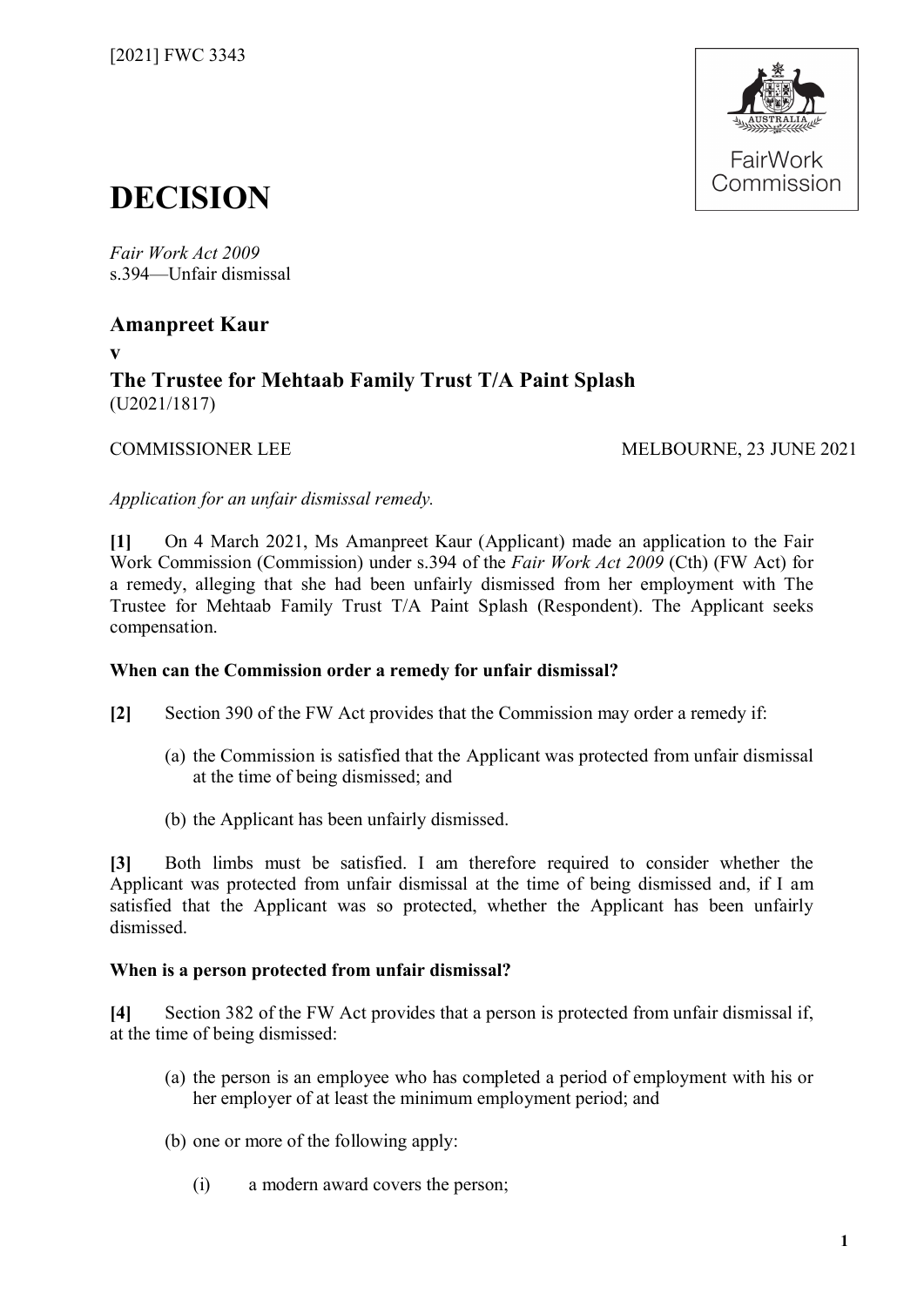- (ii) an enterprise agreement applies to the person in relation to the employment;
- (iii) the sum of the person's annual rate of earnings, and such other amounts (if any) worked out in relation to the person in accordance with the regulations, is less than the high income threshold.

#### **When has a person been unfairly dismissed?**

**[5]** Section 385 of the FW Act provides that a person has been unfairly dismissed if the Commission is satisfied that:

- (a) the person has been dismissed; and
- (b) the dismissal was harsh, unjust or unreasonable; and
- (c) the dismissal was not consistent with the Small Business Fair Dismissal Code; and
- (d) the dismissal was not a case of genuine redundancy.

#### **Background**

**[6]** According to the Commission's Case Management System records, on 12 March 2021 the Commission contacted Mr Vikramjit Singh, who is identified as the relevant contact person for the Respondent on the Form F2 – Unfair dismissal application (Form F2). Mr Singh answered the telephone call, and Commission staff explained to him the unfair dismissal process. Mr Singh was also advised that he would receive correspondence from the Commission, including the application, a blank employer's response form (Form F3) for completion, an acknowledgment letter and a notice of listing for conciliation. Mr Singh confirmed his best contact number which was recorded on the Commission's file. The relevant correspondence was sent to Mr Singh on 12 March 2021, and the matter was listed for conciliation before a Commission conciliator on 26 March 2021.

**[7]** The Respondent was sent a letter on 23 March 2021 indicating that the Commission had not received the Form F3 from The Trustee for Mehtaab Family Trust T/A Paint Splash. The Respondent was also contacted via telephone on 25 March 2021, and Mr Singh indicated that he would try to complete the Form F3 "today or tomorrow morning". Another letter was sent on 25 March 2021, reminding the Respondent to complete the Form F3.

**[8]** On the morning of the scheduled conciliation, the Respondent sent the following email correspondence to the Commission. The correspondence was sent from one of the emails listed on the Form F2. The Respondent's email also included an alternative email address in the signature block, which was also listed on the Form F2.

"Hi

Good morning. I'm not feeling so well from yesterday that's why I requested to the lady on phone for reschedule today's appointment. I have a doctor appointment later today. Kindly reschedule today's call as i'm not in a healthy manner.

Thanking you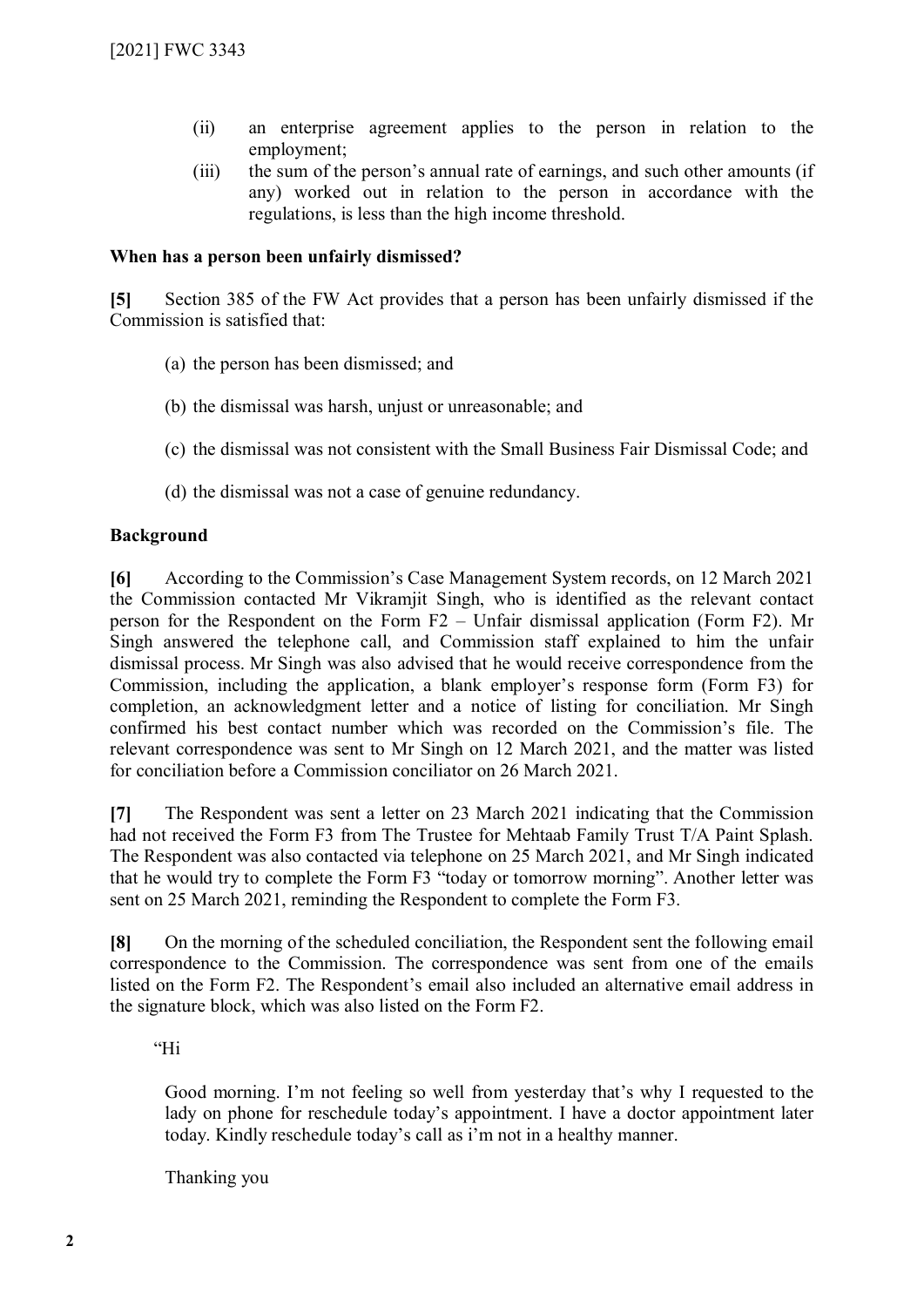# Vikramjeet Singh"

**[9]** The Commission subsequently contacted Mr Singh via telephone, who confirmed that he would send a medical certificate to the Commission in order to have the matter re-listed. The Applicant's representative was informed, and the conciliation was cancelled. The Respondent was contacted on 29 and 30 March 2021 after he had failed to provide a medical certificate. The Respondent never provided a medical certificate.

**[10]** On 6 April, the matter was listed for conciliation on 14 April 2021. The Respondent was contacted via telephone on 9 April 2021, however, there was no answer, and a voicemail message was left asking the Respondent to contact the Commission. On 9 April the Respondent was also sent another letter requesting the completed Form F3.

**[11]** On 14 April, the Respondent indicated during the conciliation that he was only available for a maximum period of 20 minutes before having to attend a function with his family, and that he never anticipated that it would take any longer. The Respondent requested that the matter be re-listed and indicated that he would make himself available for a maximum of 2 hours at that time. The Commission subsequently sent a letter to the Respondent, which confirmed that the conciliation did not proceed because of the unavailability of the Respondent. The Respondent was advised that if it wanted the matter to proceed via a further conciliation, then the Respondent is to email the Commission with its request within two working days. In the event that the Commission did not hear from the Respondent, the matter would be referred directly for arbitration before a Member of the Commission.

**[12]** The Commission was not contacted by the Respondent. In a letter dated 16 April 2021, parties were informed that the matter would be referred to a Member of the Commission. The matter was subsequently allocated to me on 19 April 2021. On 19 April 2021, my chambers sent an email to parties attaching a notice of listing and directions with information regarding the programming the matter. The email also reminded the Respondent to complete and return the Form F3.

**[13]** On 22 April 2021, a further email was sent to parties attaching an amended notice of listing and directions. The email also contained a further reminder for the Respondent to complete and return the Form F3. The programming of the matter was set as follows:

- The Conference/Mention was listed at 2:00 pm on Wednesday, 28 April 2021.
- In the event the application did not resolve at or before the Conference/Mention, the application was listed for Arbitration Conference/Hearing at 10:00 am on Wednesday, 2 June 2021.
- The Applicant was required to file their material by 12 May 2021.
- The Respondent was required to file their material by 26 May 2021.

**[14]** I note that the emails sent by my chambers on 19 and 22 April 2021 indicated that the Commission did not have the Respondent's contact number. This is an error. The Respondent had confirmed their contact number on numerous occasions, and the number was recorded on the file. Furthermore, for the avoidance of doubt, all email correspondence was sent to the two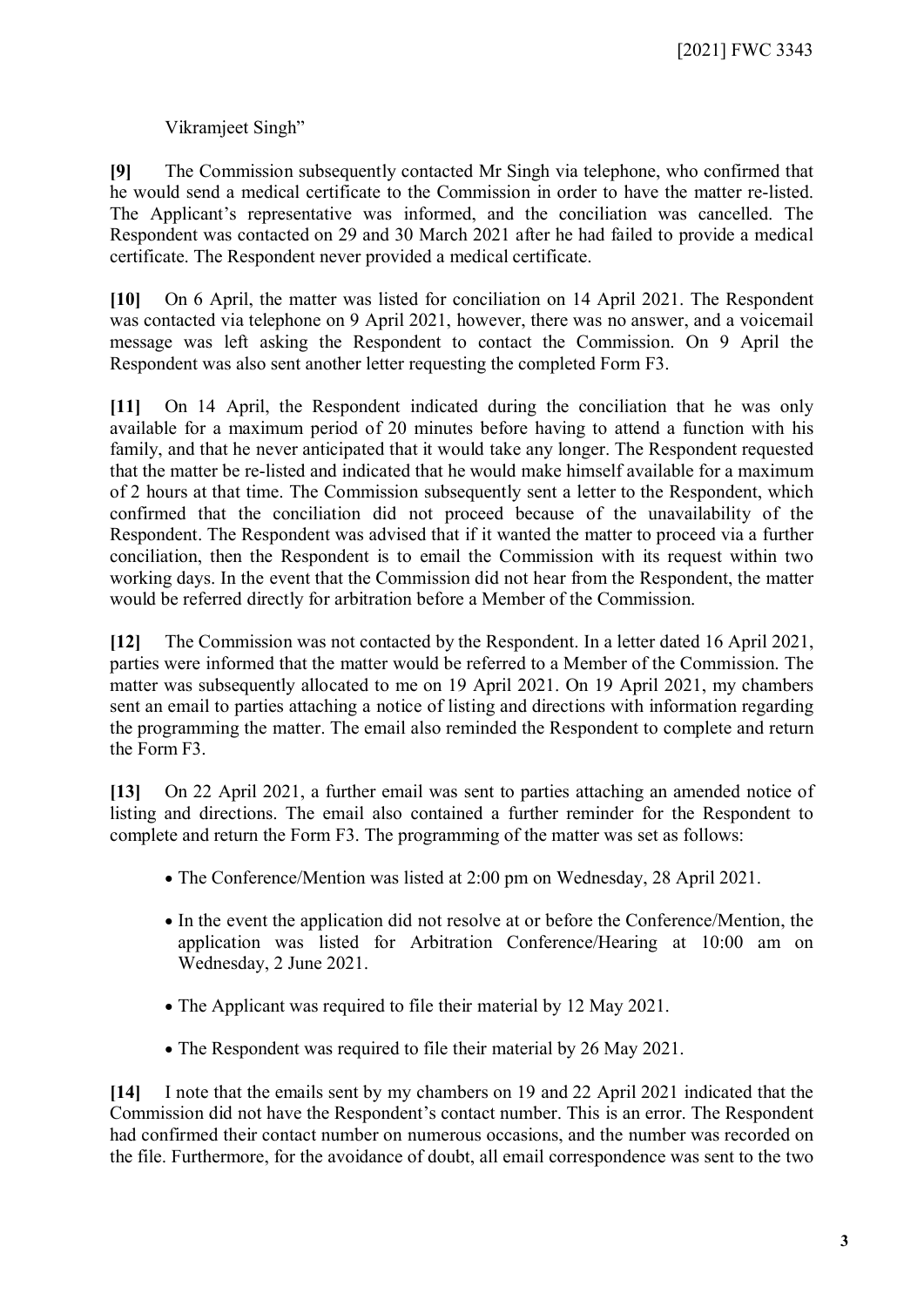emails listed on the Form F2. The Respondent had previously sent correspondence from at least one of those emails.

**[15]** Before the Conference/Mention on 28 April 2021, my chambers contacted the Respondent to no avail. Further attempts were made to contact the Respondent at and after 2:00 pm, however the Respondent did not answer. I note that my chambers contacted the phone number as confirmed by the Respondent, as well as the company number appearing in the Respondent's email signature block and the Form F2.

**[16]** On 30 April 2021, the Respondent was sent an email which stated as follows:

"I refer to the above matter which was listed for Conference/Mention before Commissioner Lee on Wednesday, 28 April 2021.

We confirm that the Conference/Mention did not proceed because of the unavailability of the Respondent.

We attempted to contact you several times to no avail. We also left voicemail messages requesting that you call us back.

We have not heard back from you, nor have we received a Form F3 as requested numerous times below.

You must refer to the attached Notice of Listing and Directions for important information regarding the programming of this matter.

The Notice of Listing and Directions attached are definite. An adjournment will only be granted at the discretion of Commissioner Lee and only on substantial grounds.

The Commissioner will not accept material that is filed after the expiry of a timeframe unless an extension has been sought and only if granted by the Commissioner prior to the expiry of that timeframe.

Please note that the matter will proceed as scheduled, and will be determined based on the material before the Commission."

**[17]** The Respondent was contacted via telephone on 6 and 27 May 2021 to no avail. A voicemail message was left by my chambers reminding the Respondent of the requirement to comply with the directions and requesting a call back.

**[18]** On 27 May 2021, my chambers emailed the Respondent, indicating that that they had been contacted by telephone and email to no avail. The email contained a further request for the Form F3, and noted the Respondent's non-compliance with the directions as follows:

"The Employer's submissions were due by no later than close of business Wednesday, 26 May 2021. You have not filed any submissions to date.

You must refer to the attached Notice of Listing and Directions for important information regarding the programming of this matter.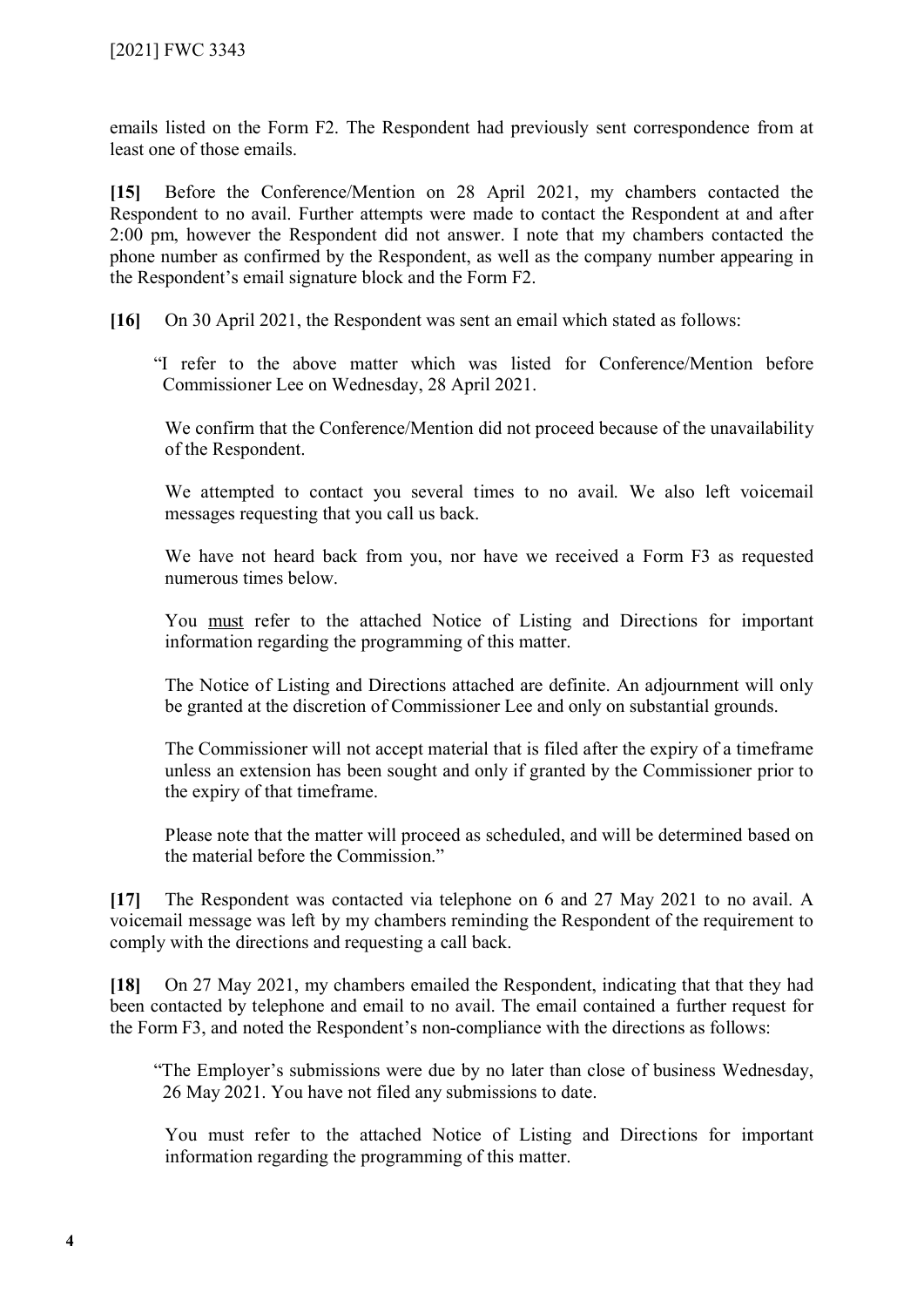As previously stressed, the Notice of Listing and Directions attached are definite. An adjournment will only be granted at the discretion of Commissioner Lee and only on substantial grounds.

The Commissioner will not accept material that is filed after the expiry of a timeframe unless an extension has been sought and only if granted by the Commissioner prior to the expiry of that timeframe.

Please note that the matter will proceed as scheduled, and should you not attend, a determination will be made in your absence based on the material before the Commission<sup>"</sup>

**[19]** On 1 June 2021, the Digital Court Book was sent to parties, alongside a notice of listing with the link to the hearing being held via Microsoft Teams. Parties were reminded to provide a list of appearances. The Respondent did not provide their appearances.

**[20]** Before the hearing on 2 June 2021, my chambers attempted to contact the Respondent, once again to no avail. Further attempts to contact the Respondent were made at and after 10:00 am, however the Respondent did not answer.

**[21]** In the circumstances I determined to proceed with the hearing in the absence of the Respondent as all efforts to contact the Respondent failed to illicit a response. A hearing was conducted on 2 June 2021 by telephone via Microsoft Teams. The Applicant attended and gave evidence on her own behalf. As there has been no response from the Respondent, the factual matters are uncontested.

- **[22]** The uncontested factual background to the matter includes the following:
	- The Applicant commenced employment with the Respondent on 24 February 2020.
	- The Applicant's evidence is that her position was that of a painter, engaged to paint houses at various locations in Melbourne as advised by the Respondent.
	- The Applicant was engaged on a full-time basis for 76 hours per fortnight. Her rate of pay was fixed at \$25.53 per hour.

#### *Permission to appear*

**[23]** The Applicant sought to be represented at the Commission by a lawyer. Having considered the submissions of the Applicant's representative, I determined that allowing the Applicant to be represented by a lawyer would enable the matter to be dealt with more efficiently, taking into account the complexity of the matter. This was the case having regard to the submissions made by the Applicant connected to the claimed repudiation of the contract of employment by the Respondent, and its purported acceptance by the Applicant.

**[24]** I therefore decided to exercise my discretion to grant permission for the Applicant to be represented. Accordingly, at the hearing on 2 June 2021, the Applicant was represented by Mr Chris Oldham, of Counsel.

#### *Submissions and Witnesses*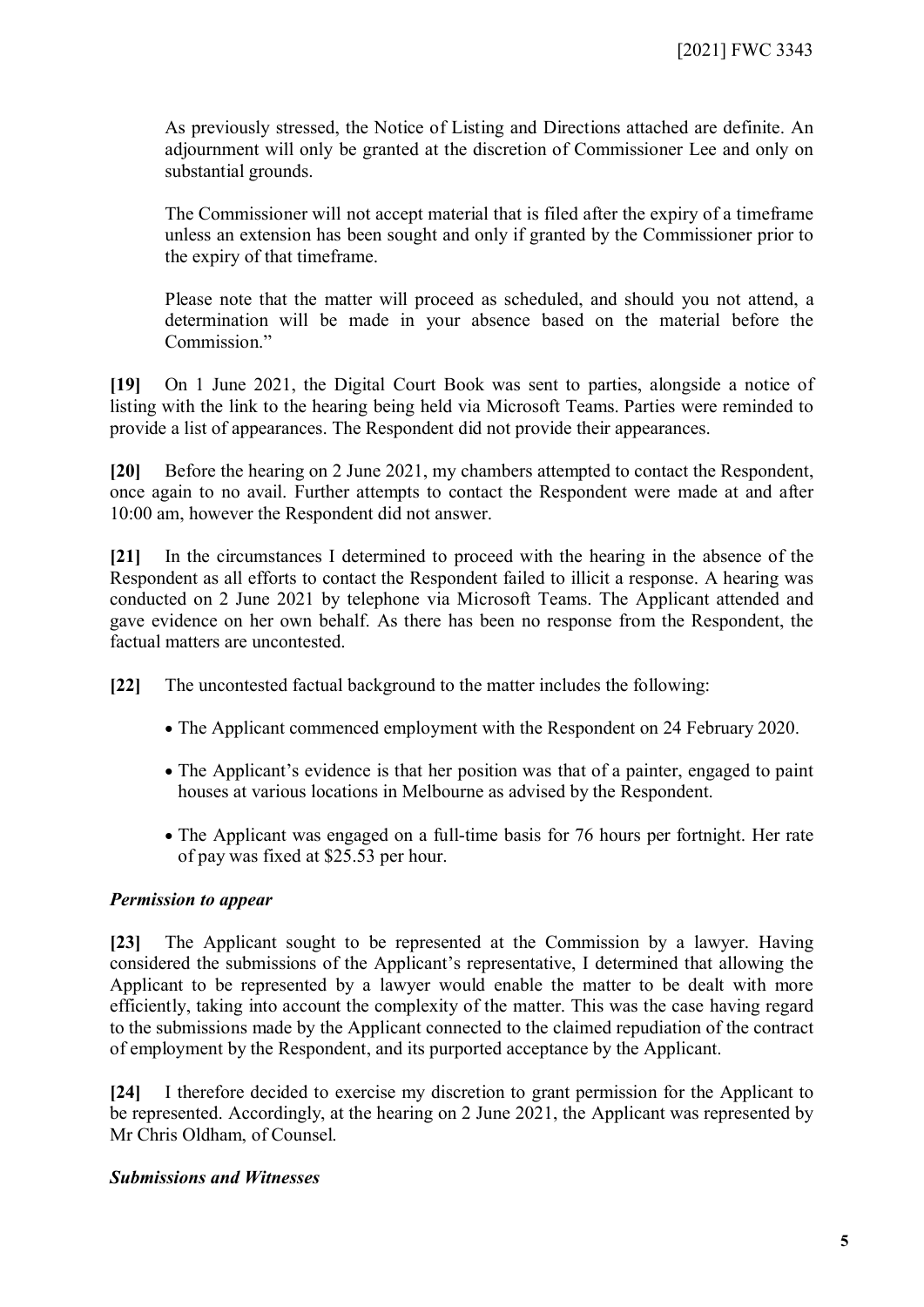**[25]** The Applicant gave evidence on her own behalf.

# *Submissions*

**[26]** The Applicant filed submissions in the Commission on 12 and 13 May 2021. The Respondent did not file any submissions in the Commission.

# **Has the Applicant been dismissed?**

**[27]** A threshold issue to determine is whether the Applicant has been dismissed from their employment.

**[28]** Section 386(1) of the FW Act provides that the Applicant has been dismissed if:

- (a) the Applicant's employment with the Respondent has been terminated on the Respondent's initiative; or
- (b) the Applicant has resigned from their employment but was forced to do so because of conduct, or a course of conduct, engaged in by the Respondent.

**[29]** Section 386(2) of the FW Act sets out circumstances where an employee has not been dismissed, none of which are presently relevant.

**[30]** In this matter, it is the Applicant's case that she was constructively dismissed as a consequence of the Respondent's repudiation of the employment contract. The evidence of the Applicant as to the conduct of the Respondent includes the following:

"On 24 February 2020 I commenced working for the Respondent and reported to Mr Singh.

My job title was that of a painter. I was a full-time employee. My base pay rate was fixed at \$ 25.53 per hour and I was informed that I would have to work for 76 hours a fortnight.

As part of my work, Mr Singh would from time to time provide me with details and addresses of the properties, sites at which paint jobs were required to be attended to. Pursuant to my duties and as directed by Mr Singh, I would carry out my painting duties.

My primary workplace/worksite varied including suburbs but not limited to Glen Waverly, Blackburn, Point cook, Nunawading, Mickleham, Tarneit Donnybrook, Doreen, Wollert, Mount Waverly and Clayton. Directions would be provided to me by Mr Singh either orally or by text messages or by WhatsApp.

…

For the period 24 February to 13 December 2020, I received payment of my wages for work done by me in the form of direct transfers into my bank account. I also received pay slips for some of my pay periods.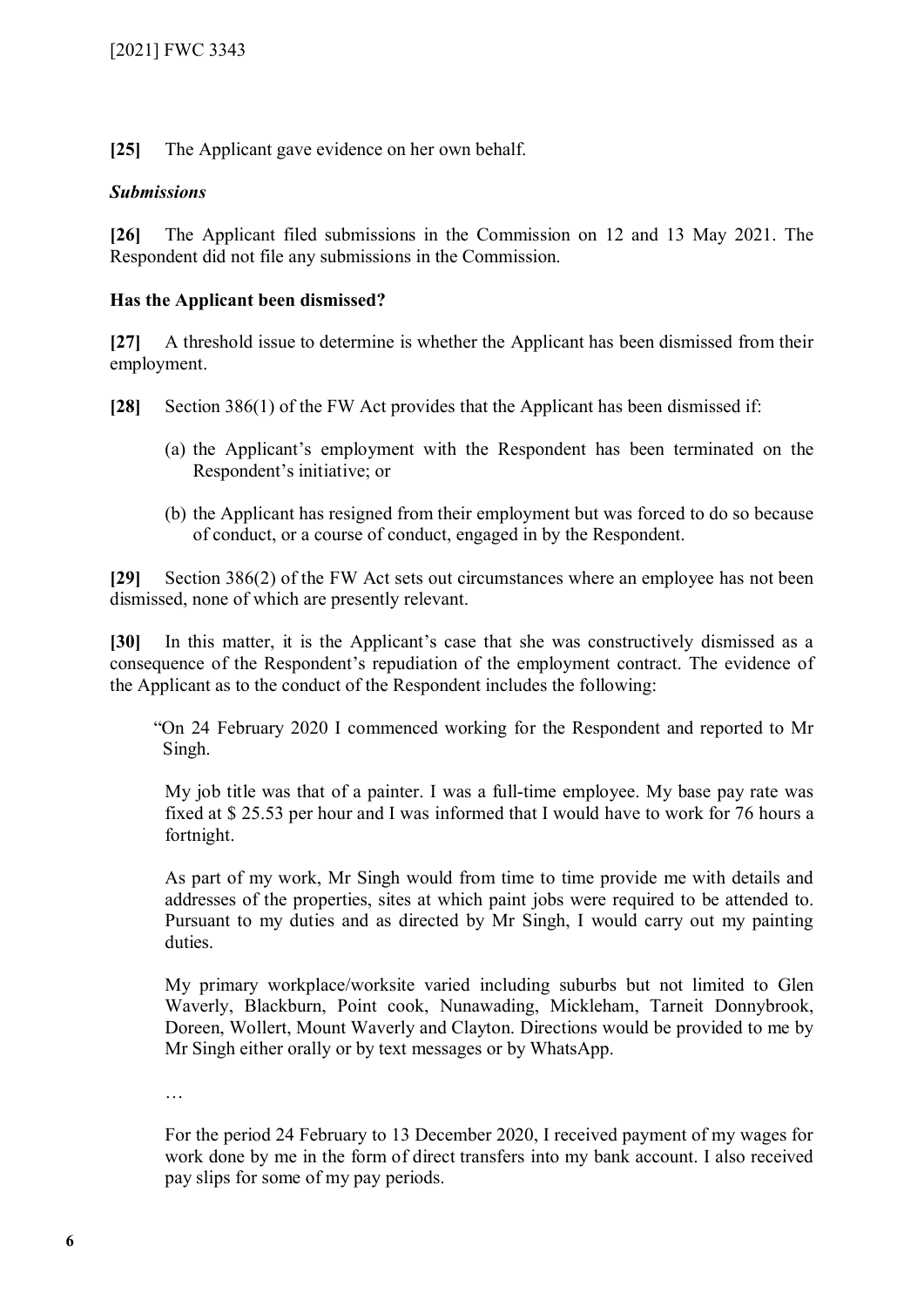…

I have not received payment of my wages for the period 14 December 2020 up until 17 January 2021.

Sometime in December 2020 I requested Mr Singh on behalf of the Respondent to pay my wages in time and in that regard sent a few messages to Mr Singh asking that he transfers my wages into my bank account for the pay periods worked by me.

By 18 January 2021 I had not received payment of my wages for three pay periods being.

(a) 14/12/2020 to 20/12/2020 (b) 28/12/2020 to 10/01/2021 (c) 11/01/2021 to 17/01/2021

Accordingly, on 18 January 2021, I sent a text message to Mr Singh on behalf of the Respondent requesting that the Respondent pay me my outstanding wages.

…

From 18 January 2021 up until 22 February 2021 the Respondent and Mr Singh refused, failed and neglected to provide me with my work schedule as had been previously done, despite I, being ready and able to attend to my employments with the Respondent. I had kept myself available for the Respondents work as part of my employment.

As the Respondent did not respond to me. I contacted my lawyer and through his office wrote to the Respondent inter alia seeking that the Respondent provide me my pay slips which had not been provided to me as set out above and payment for the outstanding wages for the period I had worked. In that letter my lawyer also put the Respondent on notice to the effect that if the Respondent did not provide me with job locations and schedules by l March 2020, I would treat the Respondents nonresponse and its failure to provide me working schedules as a repudiation of my employment contract with the Respondent and in which case I would have reason to believe that I was dismissed from my employment with the Respondent with effect from close of business 1 March 2021.

…

As my lawyer had not received any response from the Respondent, by 1 March 2021, on 4 March 2021, my lawyer wrote to the Respondent, setting out therein that I believed that I was dismissed from my employment with the Respondent as a painter with effect from close and business  $1$  April 202  $1$ ."

(per original)

<span id="page-6-0"></span> $1$  DCB at page 33-34.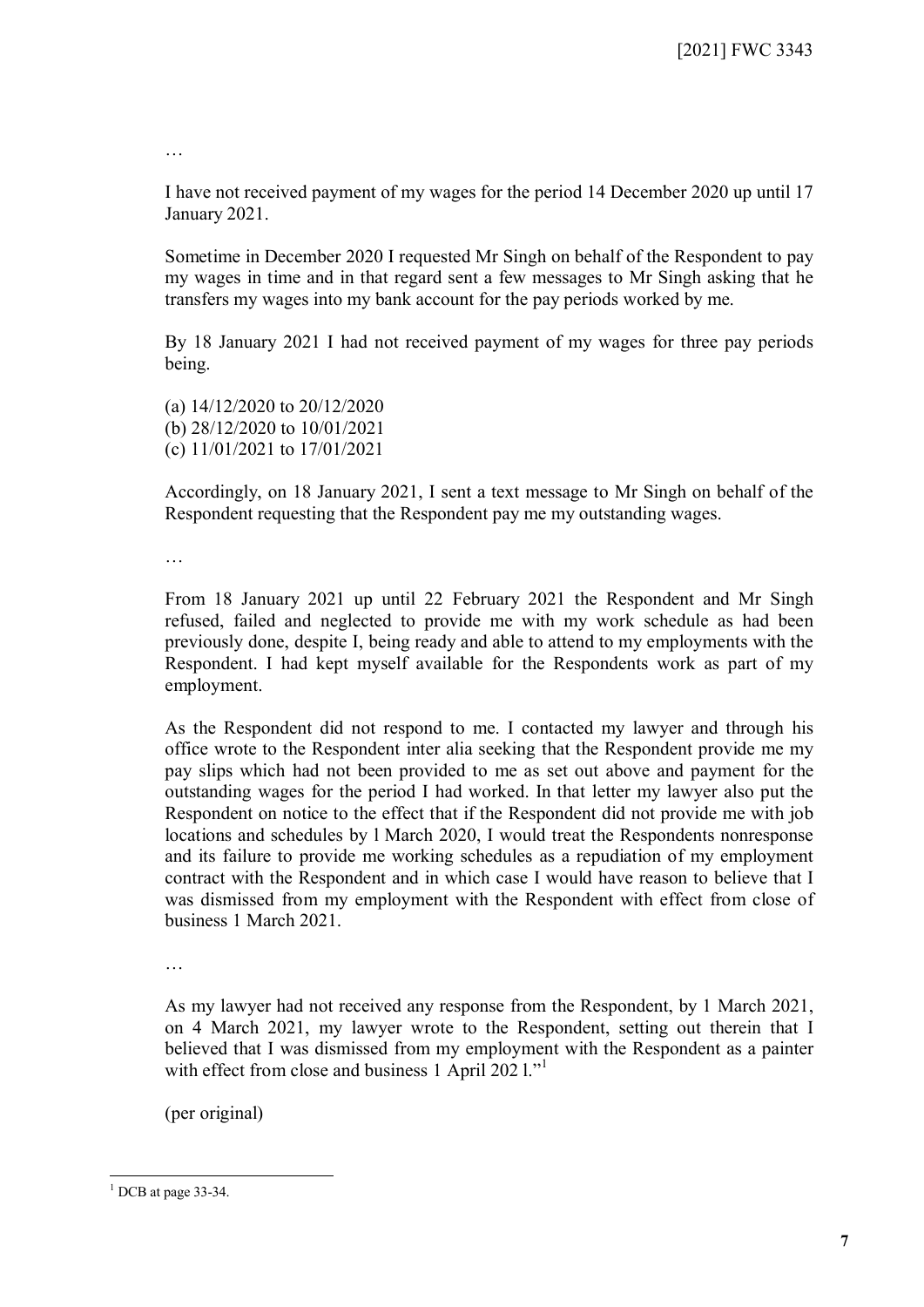**[31]** The test for repudiation by the employer is whether the conduct of the employer, when judged objectively, showed an intention to no longer be bound by a contract.<sup>[2](#page-7-0)</sup> The employer's actual or subjective intention is not relevant.<sup>[3](#page-7-1)</sup>

**[32]** A repudiation of the contract does not bring the contract to an automatic end but gives the affected party the right to terminate the contract.<sup>[4](#page-7-2)</sup> If the affected party accepts the repudiation the contract will end.<sup>[5](#page-7-3)</sup>

**[33]** Where an employer has repudiated the contract, and an employee accepts the repudiation and exercises their right to terminate the contract, this will amount to a termination at the employer's initiative.

**[34]** Viewed objectively, the conduct of the Respondent in, firstly, ceasing to pay the Applicant at all for work she had performed for the Respondent from 14 December 2020 until 17 January 2021, and secondly, failing to provide her with a work schedule at all after 18 January 2021 without any explanation or further contact with the Applicant, is conduct which viewed objectively is repudiatory conduct.

**[35]** In the circumstances, the Applicant was entitled to put the Respondent on notice that if there was a continued failure to provide work and pay that she would treat that failure as repudiation. As there was no contact from the Respondent, the Applicant was able to and ultimately did exercise her right to terminate the contract of employment on 1 March 2021. In the circumstances, the employment relationship came to an end on 1 March 2021 and the Applicant's termination of employment was at the employer's initiative.

**[36]** I therefore find that the Applicant's employment with the Respondent terminated at the initiative of the Respondent. I am therefore satisfied that the Applicant has been dismissed within the meaning of s.386 of the FW Act.

# **Initial matters**

**[37]** Under s.396 of the FW Act, the Commission is obliged to decide the following matters before considering the merits of the application:

- (a) whether the application was made within the period required in subsection 394(2);
- (b) whether the person was protected from unfair dismissal;
- (c) whether the dismissal was consistent with the Small Business Fair Dismissal Code;
- (d) whether the dismissal was a case of genuine redundancy.

# *Was the application made within the period required?*

**[38]** Section 394(2) requires an application to be made within 21 days after the dismissal took effect.

<span id="page-7-0"></span> $\overline{a}$ <sup>2</sup> *Elgammal v BlackRange Wealth Management Pty Ltd* [2011] FWAFB 4038, [13].

<span id="page-7-1"></span> $3$  Ibid.

<sup>4</sup> *Visscher v The Honourable President Justice Giudice* [2009] HCA 34, [81].

<span id="page-7-3"></span><span id="page-7-2"></span><sup>5</sup> Ibid, see also *Dover-Ray v Real Insurance Pty Ltd* [2010] FWAFB 2670, [23].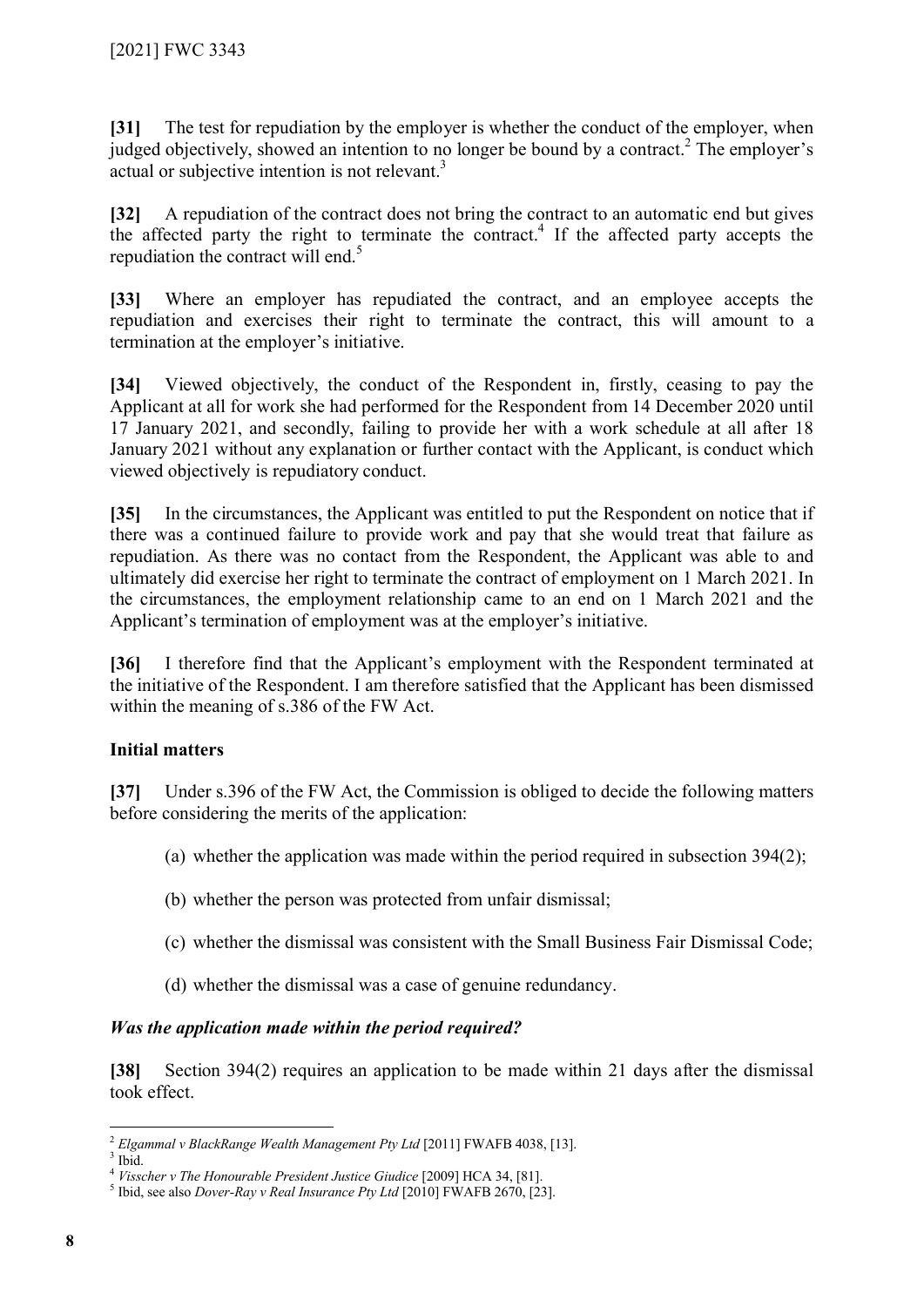**[39]** I have determined that the Applicant was dismissed from her employment on 1 March 2021 and made the application on 4 March 2021. I am therefore satisfied that the application was made within the period required in subsection 394(2).

# *Was the Applicant protected from unfair dismissal at the time of dismissal?*

**[40]** I have set out above when a person is protected from unfair dismissal.

#### *Minimum employment period*

**[41]** It was not in dispute and I find that the Respondent is a small business employer, having fewer than 15 employees at the relevant time.

**[42]** It was not in dispute and I find that the Applicant was an employee, who commenced her employment with the Respondent on 24 February 2020 and was dismissed on 1 March 2021, a period in excess of 12 months.

**[43]** It was not in dispute and I find that the Applicant was an employee. I am therefore satisfied that, at the time of dismissal, the Applicant was an employee who had completed a period of employment with the Respondent of at least the minimum employment period.

#### *Applicant's annual rate of earnings*

**[44]** It was not in dispute and I find that, at the time of dismissal, the sum of the Applicant's annual rate of earnings (being \$50,447.28) was less than the high income threshold, which, for a dismissal taking effect on or after 1 July 2020, is \$153,600.

**[45]** I am therefore satisfied that, at the time of dismissal, the Applicant was a person protected from unfair dismissal.

#### *Was the dismissal consistent with the Small Business Fair Dismissal Code?*

**[46]** Section 388 of the FW Act provides that a person's dismissal was consistent with the Small Business Fair Dismissal Code (the Code) if:

- (a) immediately before the time of the dismissal or at the time the person was given notice of the dismissal (whichever happened first), the person's employer was a small business employer; and
- (b) the employer complied with the Small Business Fair Dismissal Code in relation to the dismissal.

**[47]** As mentioned above, I find that the Respondent was a small business employer within the meaning of s.23 of the FW Act at the relevant time, having fewer than 15 employees (including casual employees employed on a regular and systematic basis).

**[48]** It is therefore necessary to consider whether the Respondent complied with the Code in relation to the dismissal.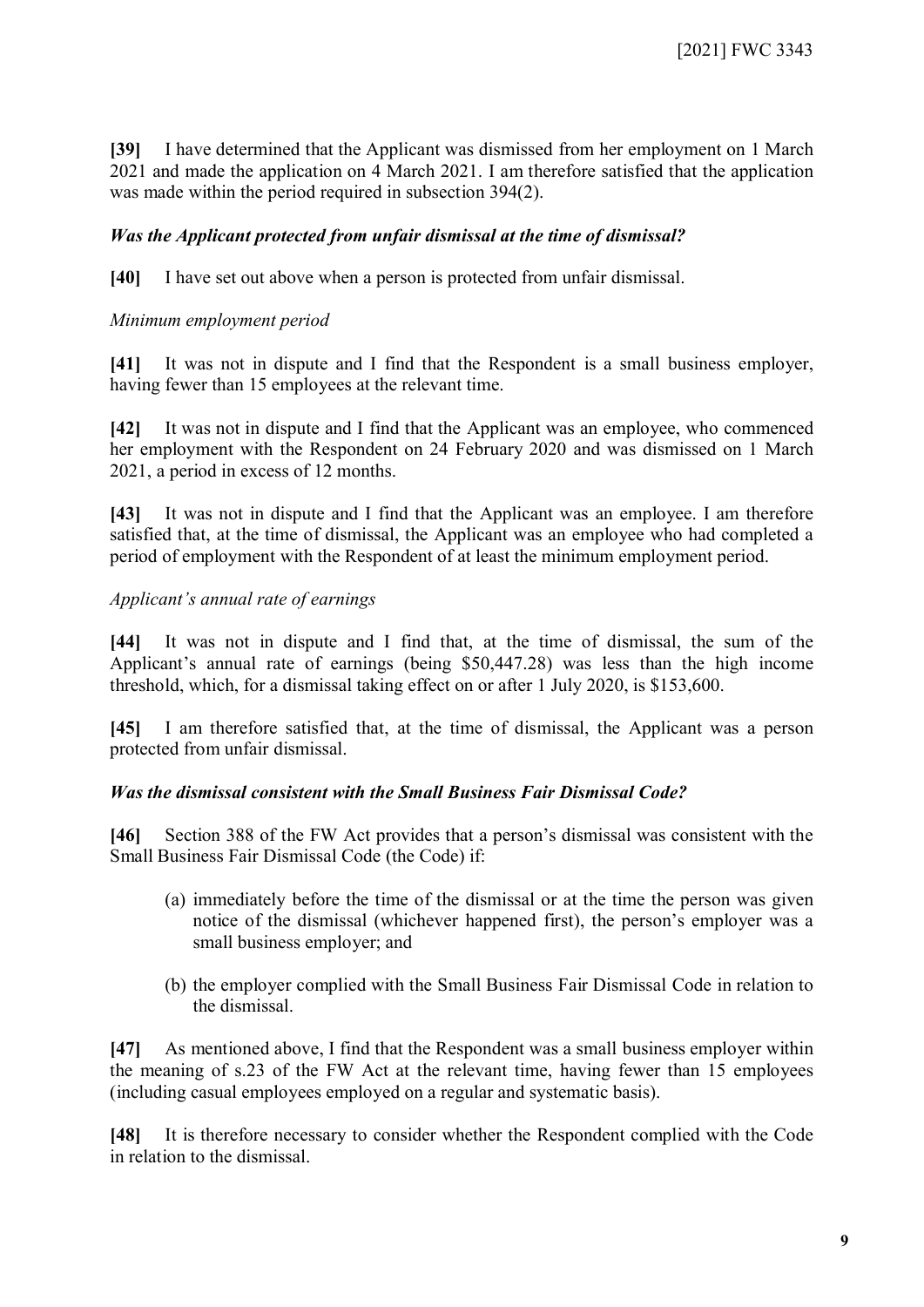**[49]** The Code provides that it is fair for an employer to dismiss an employee without notice or warning when the employer believes on reasonable grounds that the employee's conduct is sufficiently serious to justify immediate dismissal. Serious misconduct includes theft, fraud, violence and serious breaches of occupational health and safety procedures. For a dismissal to be deemed fair it is sufficient, though not essential, that an allegation of theft. fraud or violence be reported to the police. Of course, the employer must have reasonable grounds for making the report.

**[50]** In this matter, there is no evidence that the Respondent believed on reasonable grounds that the Applicant engaged in any misconduct or that there was any conduct that was sufficiently serious to justify immediate dismissal.

**[51]** The Code provides for dismissal other than for serious misconduct:

"In other cases, the small business employer must give the employee a reason why he or she is at risk of being dismissed. The reason must be a valid reason based on the employee's conduct or capacity to do the job.

The employee must be warned verbally or preferably in writing, that he or she risks being dismissed if there is no improvement.

The small business employer must provide the employee with an opportunity to respond to the warning and give the employee a reasonable chance to rectify the problem, having regard to the employee's response. Rectifying the problem might involve the employer providing additional training and ensuring the employee knows the employer's job expectations."

**[52]** There is no evidence that the Applicant was given any warnings prior to the termination of her employment, nor was she given a reason her employment was at risk. There was clearly no opportunity to respond to any warnings as none were given.

**[53]** It is apparent on the evidence that the Respondent did not comply with the Code.

# *Was the dismissal a case of genuine redundancy?*

**[54]** Under s.389 of the FW Act, a person's dismissal was a case of genuine redundancy if:

- (a) the employer no longer required the person's job to be performed by anyone because of changes in the operational requirements of the employer's enterprise; and
- (b) the employer has complied with any obligation in a modern award or enterprise agreement that applied to the employment to consult about the redundancy.

**[55]** There was no evidence that the dismissal was a case of genuine redundancy. I find that the Applicant's dismissal was not due to the Respondent no longer requiring the Applicant's job to be performed by anyone because of changes in the operational requirements of the Respondent's enterprise. I am therefore satisfied that the dismissal was not a case of genuine redundancy.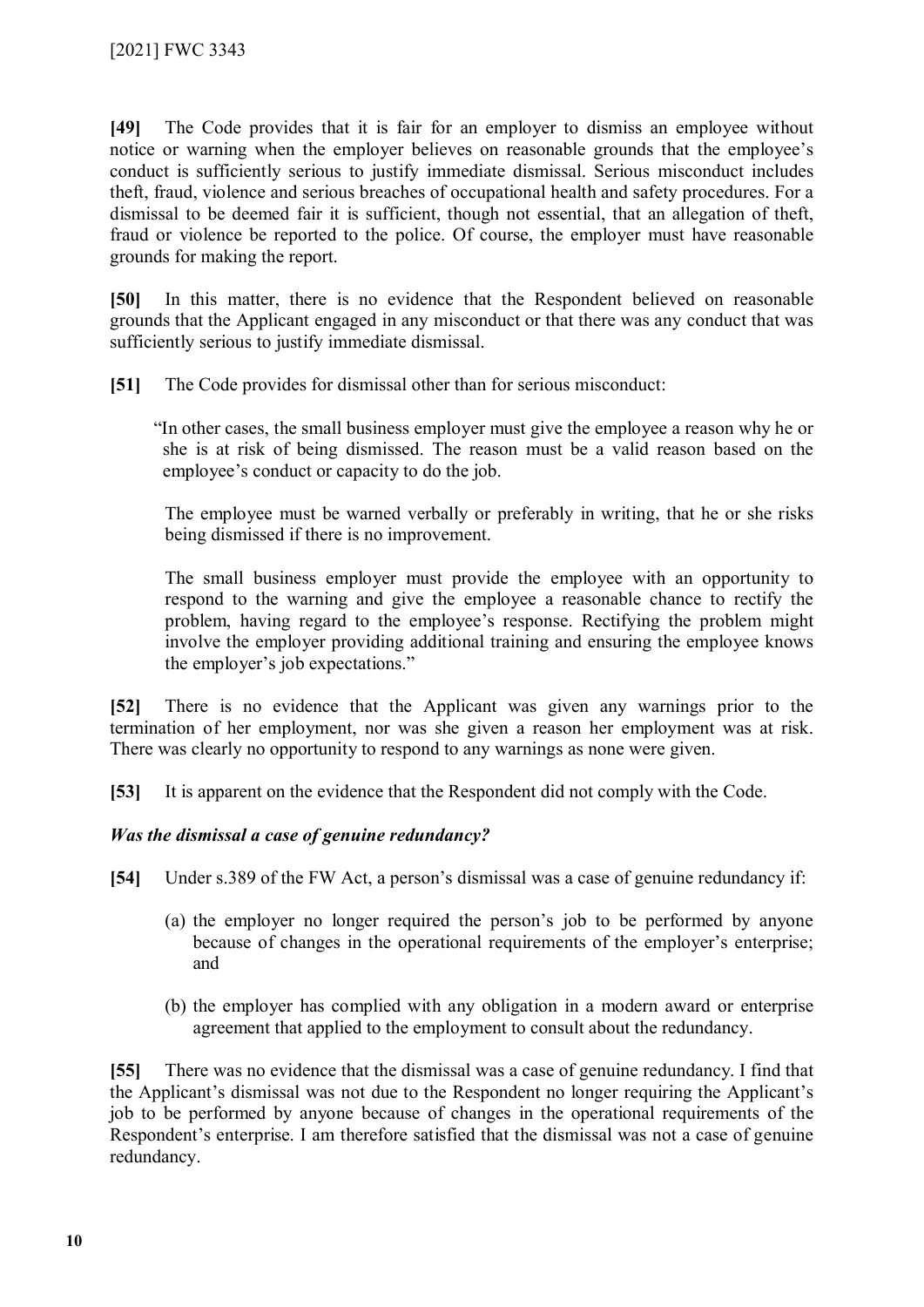**[56]** Having considered each of the initial matters, I am required to consider the merits of the Applicant's application.

#### **Was the dismissal harsh, unjust or unreasonable?**

**[57]** Section 387 of the FW Act provides that, in considering whether it is satisfied that a dismissal was harsh, unjust or unreasonable, the Commission must take into account:

- (a) whether there was a valid reason for the dismissal related to the person's capacity or conduct (including its effect on the safety and welfare of other employees); and
- (b) whether the person was notified of that reason; and
- (c) whether the person was given an opportunity to respond to any reason related to the capacity or conduct of the person; and
- (d) any unreasonable refusal by the employer to allow the person to have a support person present to assist at any discussions relating to dismissal; and
- (e) if the dismissal related to unsatisfactory performance by the person whether the person had been warned about that unsatisfactory performance before the dismissal; and
- (f) the degree to which the size of the employer's enterprise would be likely to impact on the procedures followed in effecting the dismissal; and
- (g) the degree to which the absence of dedicated human resource management specialists or expertise in the enterprise would be likely to impact on the procedures followed in effecting the dismissal; and
- (h) any other matters that the FWC considers relevant.

**[58]** I am required to consider each of these criteria, to the extent they are relevant to the factual circumstances before me.<sup>[6](#page-10-0)</sup> I set out my consideration of each below.

# *Was there a valid reason for the dismissal related to the Applicant's capacity or conduct?*

**[59]** In order to be a valid reason, the reason for the dismissal should be "sound, defensible or well founded"<sup>[7](#page-10-1)</sup> and should not be "capricious, fanciful, spiteful or prejudiced."<sup>[8](#page-10-2)</sup> However, the Commission will not stand in the shoes of the employer and determine what the Commission would do if it was in the position of the employer.<sup>[9](#page-10-3)</sup>

**[60]** There is no evidence of a valid reason for the dismissal related to the Applicant's capacity or conduct. In all the circumstances, I find that there was no valid reason for the dismissal. Consideration of this factor weighs towards a finding the dismissal is unfair.

 $\overline{a}$ 6 *Sayer v Melsteel Pty Ltd* [2011] FWAFB 7498, [14]; *[Smith v Moore Paragon Australia Ltd](https://www.fwc.gov.au/documents/alldocuments/pr915674.htm)* PR915674, [69].

<span id="page-10-2"></span><span id="page-10-1"></span><span id="page-10-0"></span><sup>7</sup> *Selvachandran v Peteron Plastics Pty Ltd* (1995) 62 IR 371, 373.

<sup>8</sup> Ibid.

<span id="page-10-3"></span><sup>9</sup> *Walton v Mermaid Dry Cleaners Pty Ltd* [\(1996\) 142 ALR 681,](http://www.fwa.gov.au/documents/Benchbookresources/unfairdismissals/Walton_v_Mermaid_Dry_Cleaners.pdf) 685.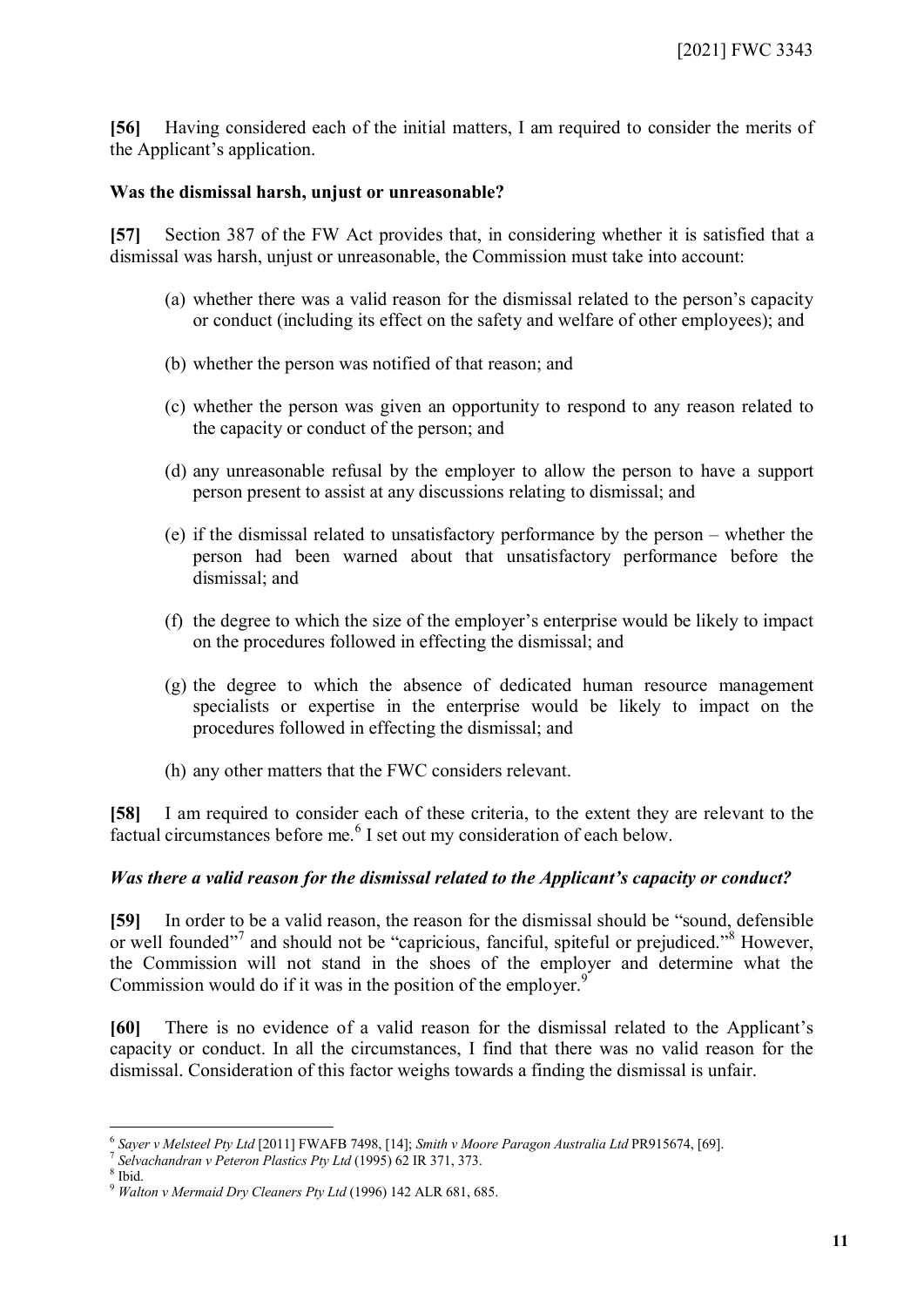# *Was the Applicant notified of the valid reason?*

**[61]** As I am not satisfied that there was a valid reason related to dismissal, this factor is not relevant to the present circumstances.<sup>[10](#page-11-0)</sup>

# *Was the Applicant given an opportunity to respond to any valid reason related to their capacity or conduct?*

**[62]** As I have not found that there was a valid reason related to dismissal, this factor is not relevant to the present circumstances.<sup>[11](#page-11-1)</sup>

# *Did the Respondent unreasonably refuse to allow the Applicant to have a support person present to assist at discussions relating to the dismissal?*

**[63]** Where an employee protected from unfair dismissal has requested a support person be present to assist in discussions relating to the dismissal, an employer should not unreasonably refuse that person being present. As there is no evidence that there were any discussions related to the dismissal, this factor is not relevant to the consideration.

# *Was the Applicant warned about unsatisfactory performance before the dismissal?*

**[64]** As there is no evidence that the dismissal related to unsatisfactory performance, this factor is not relevant to the present circumstances.

#### *To what degree would the size of the Respondent's enterprise be likely to impact on the procedures followed in effecting the dismissal, and to what degree would the absence of dedicated human resource management specialists or expertise in the Respondent's enterprise be likely to impact on the procedures followed in effecting the dismissal?*

**[65]** In the circumstances of this matter, I will consider these two factors together. The Respondent is a small business. However, the Respondent made no submissions that the size of its enterprise was likely to impact on the procedures followed in effecting the dismissal. Nevertheless, the fact that the Respondent is a small business may have had an impact on the procedures followed in effecting the dismissal. However, the size of the Respondent's enterprise did not mean that it was open to the Respondent to apply procedures that were devoid of fairness. The Respondent has simply ceased communication with the Applicant leading to the termination of employment. The dismissal of the Applicant was, on the evidence, devoid of any fairness and this is a factor I will take into account under s.387(h).

**[66]** Having regard to the matters above, I find that the size of the Respondent's enterprise was not likely to impact on the procedures followed in effecting the dismissal. This is a neutral consideration.

# *What other matters are relevant?*

**[67]** Section 387(h) requires the Commission to take into account any other matters that the Commission considers relevant.

<span id="page-11-0"></span><sup>10</sup> *Chubb Security Australia Pty Ltd v Thomas* Print S2679, [41]; *Read v Cordon Square Child Care Centre* [2013] FWCFB 762, [46]-[49].

<span id="page-11-1"></span> $11$  Ibid.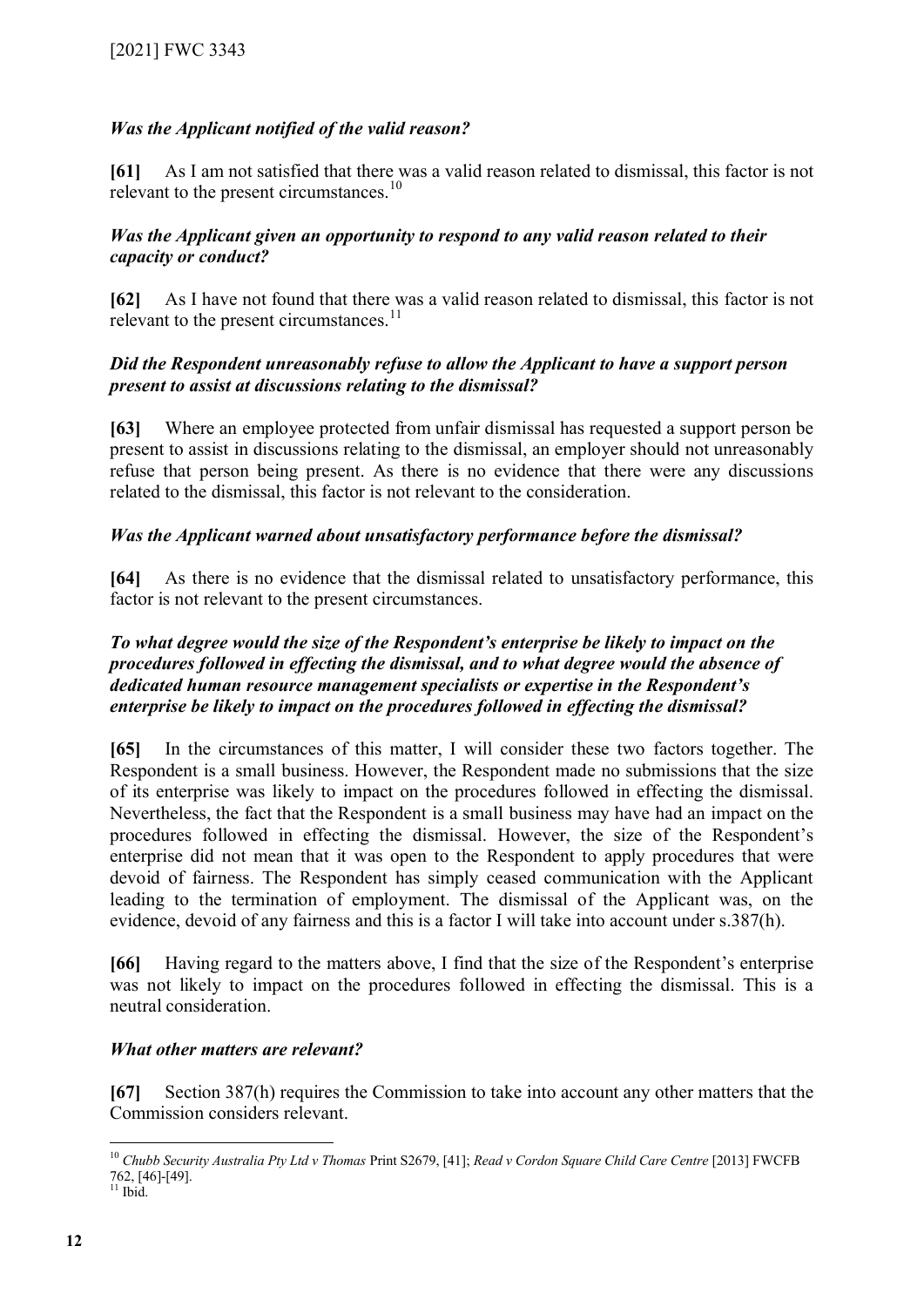**[68]** The Applicant submitted that it was accepted that the Applicant's employment was a short period of employment being just over 12 months. However, the Applicant intended to continue working with the Respondent and that the conduct of the Respondent, in ceasing all communications for no particular reason, is an extreme way to deal with an employee and it is unfair and harsh. It was submitted that the dismissal has been completely mismanaged by the Respondent.<sup>[12](#page-12-0)</sup>

**[69]** The employees work performance or history is a factor that can be taken into account.<sup>[13](#page-12-1)</sup> In this matter, the Applicant was employed for a short period of time. This does not weigh in favour of a finding of unfairness. However, there is no evidence of any issues with the Applicant's work performance. However, given the work performance was over such a short time period, this is not a significant factor and does not weigh in favour of a finding the dismissal was unfair.

**[70]** Procedural fairness is one of the factors that the Commission will take into consideration when deciding if a dismissal is unfair. Procedural fairness requires that a person who may be affected by a decision be informed of the case against him or her and that he or she be given an opportunity to answer it.<sup>[14](#page-12-2)</sup> Ordinarily, procedural fairness would require that an allegation be put to a person and they be given an opportunity to answer it before a decision was made.<sup>[15](#page-12-3)</sup>

**[71]** In this matter, the conduct of the Respondent in simply ceasing all communications with the Applicant, ceasing supplying her with a work roster and ceasing payment of wages was completely devoid of procedural fairness. The appalling manner in which the Respondent brought the employment relationship to an end is a factor weighing in favour of a finding that the dismissal is unreasonable.

# *Is the Commission satisfied that the dismissal of the Applicant was harsh, unjust or unreasonable?*

**[72]** I have made findings in relation to each matter specified in s.387 as relevant. In respect to s.387(a), I am satisfied that there is no valid reason for dismissal. This weighs in favour of a finding of the dismissal was unfair. The other factors  $(ss.387(b) - 387(g))$  are either not relevant or neutral considerations. In respect to s.387(h), the complete lack of procedural fairness in effecting the dismissal weighs towards a finding the dismissal was unfair. There are no factors weighing towards a finding the dismissal was not unfair.

**[73]** I must consider and give due weight to each factor as a fundamental element in determining whether the termination was harsh, unjust or unreasonable.<sup>[16](#page-12-4)</sup> Having considered each of the matters specified in s.387 of the FW Act, I am satisfied that the dismissal of the Applicant was unjust and unreasonable. It was unjust as there was no valid reason. Further, the failure to provide any procedural fairness to the Applicant leads me to conclude the termination was unreasonable.

<span id="page-12-0"></span><sup>&</sup>lt;sup>12</sup> Transcript at PN90.

<span id="page-12-1"></span><sup>13</sup> *Streeter v Telstra Corporation Limited* [2008] AIRCFB 15, [25]; *Cunningham v Australian Bureau of Statistics* PR963720; *Gasz v Mobil Refinery Australia Pty Ltd* PR960826, [17].

<span id="page-12-2"></span><sup>14</sup> *Minister for Immigration & Multicultural Affairs v Bhardwaj* [2002] HCA 11, [40].

<span id="page-12-3"></span><sup>15</sup> *Kioa v West* [1985] HCA 81, [22].

<span id="page-12-4"></span><sup>16</sup> *ALH Group Pty Ltd t/a The Royal Exchange Hotel v Mulhall* (2002) 117 IR 357, [51]. See also *Smith v Moore Paragon Australia Ltd* PR915674, [92]; *Edwards v Justice Giudice* [1999] FCA 1836, [6]–[7].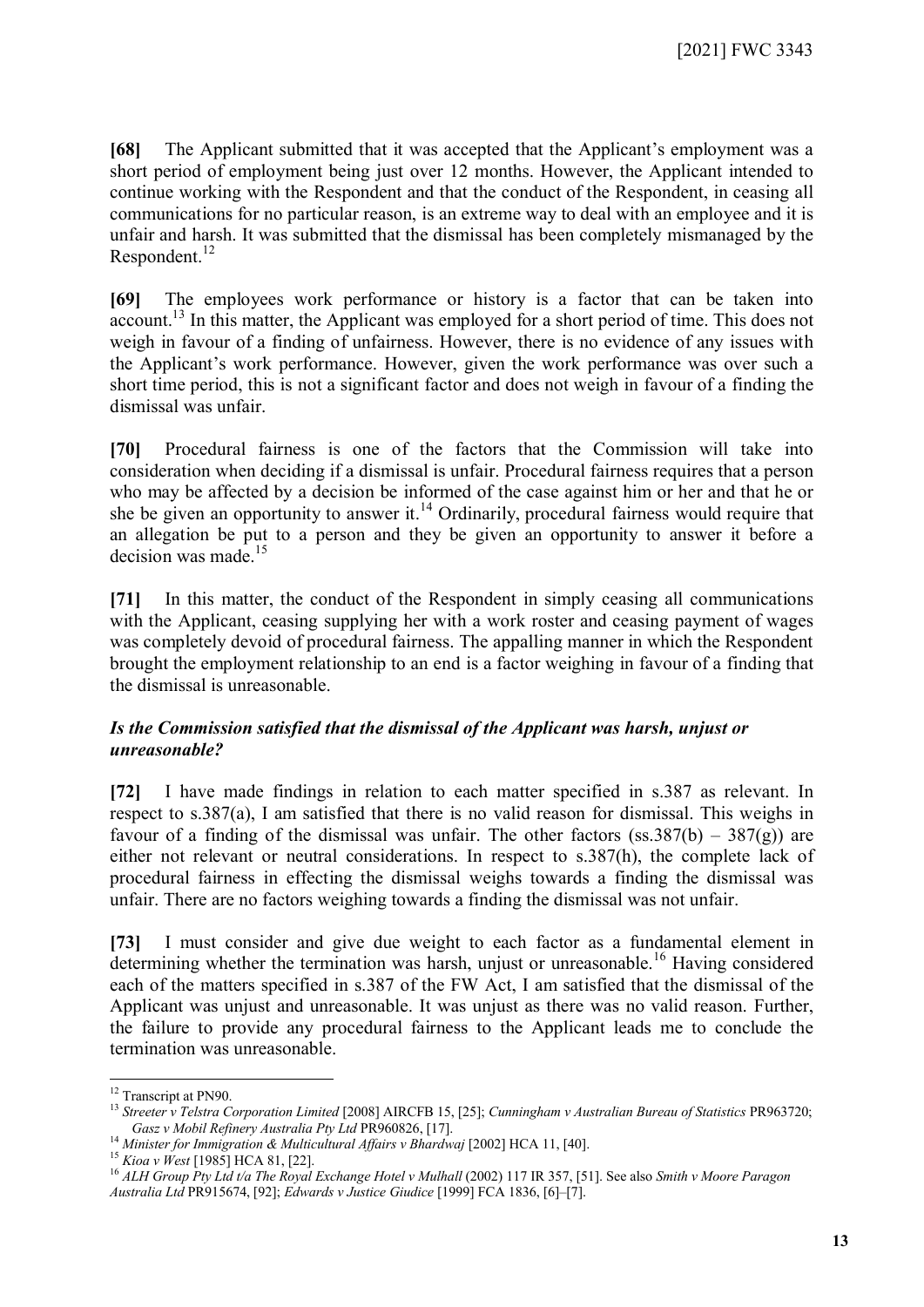# **Conclusion**

**[74]** I am therefore satisfied that the Applicant was unfairly dismissed within the meaning of s.385 of the FW Act.

# **Remedy**

**[75]** Being satisfied that the Applicant:

- made an application for an order granting a remedy under s.394;
- was a person protected from unfair dismissal; and
- was unfairly dismissed within the meaning of s.385 of the FW Act,

I may, subject to the FW Act, order the Applicant's reinstatement, or the payment of compensation to the Applicant.

**[76]** Under s.390(3) of the FW Act, I must not order the payment of compensation to the Applicant unless:

- (a) I am satisfied that reinstatement of the Applicant is inappropriate; and
- (b) I consider an order for payment of compensation is appropriate in all the circumstances of the case.

# *Is reinstatement of the Applicant inappropriate?*

**[77]** The Applicant submitted that she did not seek reinstatement because she had taken steps to find further employment since the dismissal and has successfully secured further work as a painter. At the hearing, the Applicant gave evidence that she had obtained work as a painter, at first as a casual and then ultimately as a full-time employee with another employer.<sup>[17](#page-13-0)</sup> However, subsequent to the hearing, and consistent with further directions issued by me at the hearing, the Applicant submitted a statutory declaration attesting to her earnings since her dismissal. In that statutory declaration, the Applicant's evidence was that she was in fact engaged as a contractor with another company, rather than an as an employee. The Applicant also advised that she had continued weekend work as a Kitchen Attendant with a separate employer.

**[78]** Having regard to the matters referred to above, in particular that the Applicant has secured further work and does not seek reinstatement, I consider that an order for reinstatement is inappropriate. I will now consider whether a payment for compensation is appropriate in all the circumstances.

**[79]** Before I commence the consideration on compensation, I note that the Applicant's legal representative failed to provide any submissions or evidence as to the further remuneration earned by the Applicant despite that being an express requirement of the directions. The evidence as to further remuneration earned by the Applicant only emerged after questioning of the Applicant by me during the hearing. In fact, submissions on

<span id="page-13-0"></span> $\overline{a}$ <sup>17</sup> Transcript at PN47 - PN49.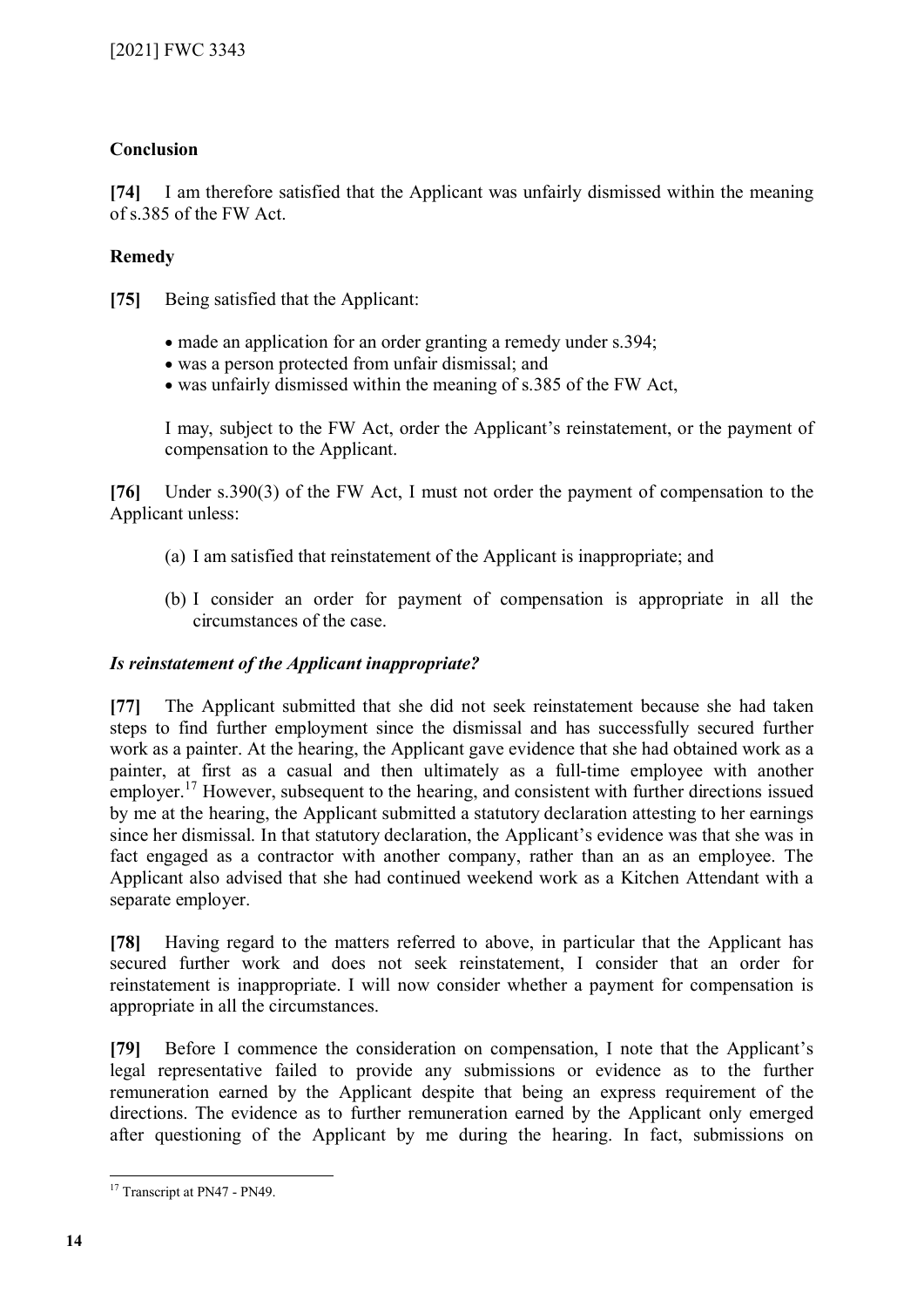compensation made by the Applicant's representative prior to the hearing was to make an order for "...compensation is [sic] an amount the Commission thinks fit".<sup>[18](#page-14-0)</sup> At the hearing when I asked the representative for submissions on compensation, the response was to the effect that compensation was justified because the manner in which the Applicant was treated was unacceptable.<sup>[19](#page-14-1)</sup>

# **Compensation**

# *Is an order for payment of compensation appropriate in all the circumstances of the case?*

**[80]** Having found that reinstatement is inappropriate, it does not automatically follow that a payment for compensation is appropriate. As noted by the Full Bench, "[t]he question whether to order a remedy in a case where a dismissal has been found to be unfair remains a discretionary one..."<sup>[20](#page-14-2)</sup>

**[81]** The Applicant's position as referred to above is that the repudiation has occurred in circumstances that are thoroughly unacceptable, and the compensation is justified.<sup>[21](#page-14-3)</sup> There are no submissions from the Respondent.

**[82]** In all of the circumstances, I consider that an order for payment of compensation is appropriate because the Applicant should be compensated for losses reasonably attributed to the unfair dismissal.

#### *Compensation – what must be taken into account in determining an amount?*

**[83]** Section 392(2) of the FW Act requires all of the circumstances of the case to be taken into account when determining an amount to be paid as compensation to the Applicant in lieu of reinstatement including:

- (a) the effect of the order on the viability of the Respondent's enterprise;
- (b) the length of the Applicant's service;
- (c) the remuneration that the Applicant would have received, or would have been likely to receive, if the Applicant had not been dismissed;
- (d) the efforts of the Applicant (if any) to mitigate the loss suffered by the Applicant because of the dismissal;
- (e) the amount of any remuneration earned by the Applicant from employment or other work during the period between the dismissal and the making of the order for compensation;

<span id="page-14-1"></span><span id="page-14-0"></span> $18$  DCB at page 30.

<sup>&</sup>lt;sup>19</sup> Transcript at PN88.

<span id="page-14-2"></span><sup>20</sup> *Nguyen v Vietnamese Community in Australia t/a Vietnamese Community Ethnic School South Australia Chapter* [2014]

<span id="page-14-3"></span>FWCFB 7198, [9].

<sup>&</sup>lt;sup>21</sup> Transcript at PN88.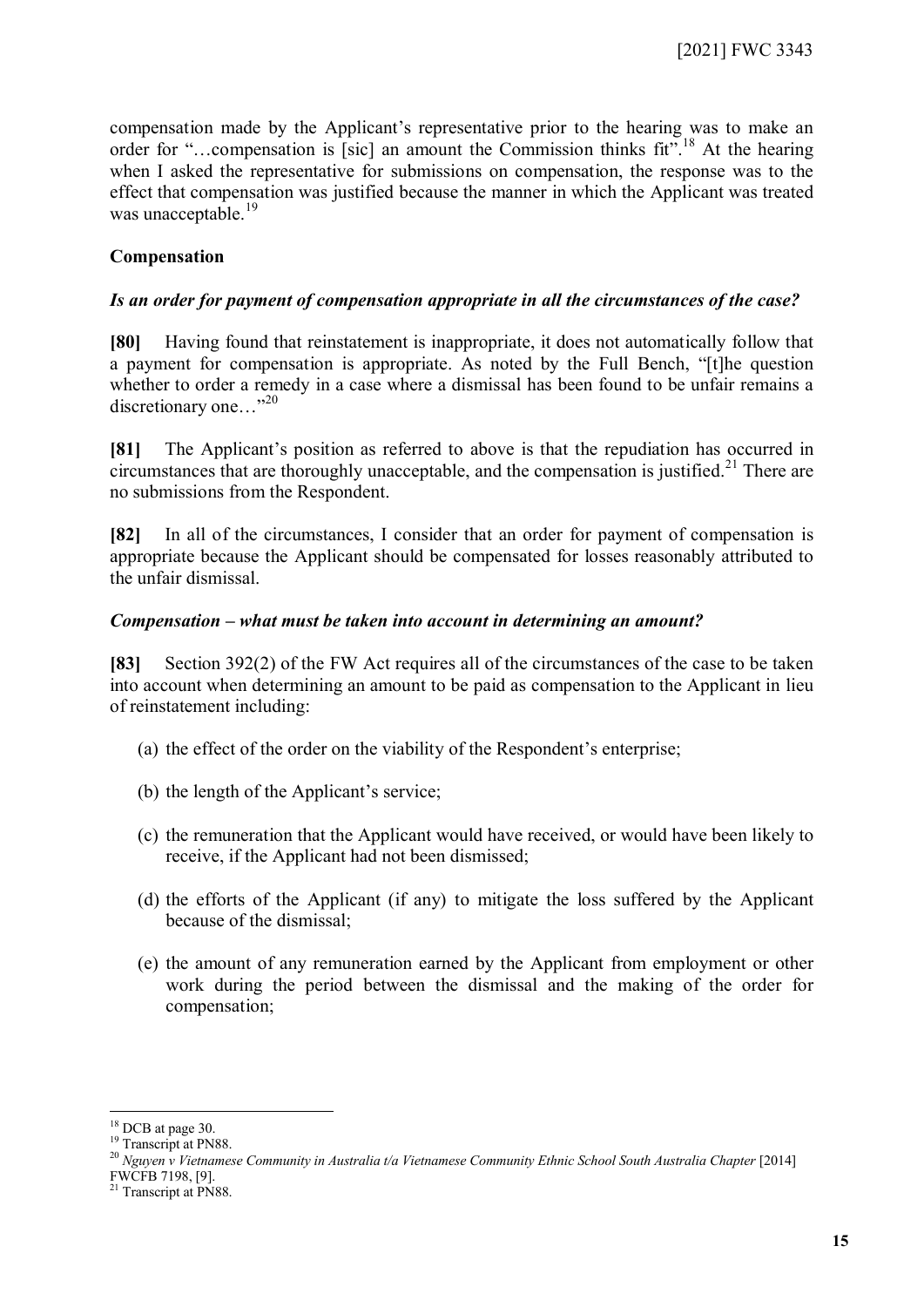- (f) the amount of any income reasonably likely to be so earned by the Applicant during the period between the making of the order for compensation and the actual compensation; and
- (g) any other matter that the Commission considers relevant.

**[84]** My consideration of all the circumstances of the case is set out below.

**[85]** As noted by the Full Bench, "[t]he well-established approach to the assessment of compensation under s.392 of the FW Act… is to apply the "Sprigg formula" derived from the Australian Industrial Relations Commission Full Bench decision in *Sprigg v Paul's Licensed Festival Supermarket* (*Sprigg*).[22](#page-15-0) This approach was articulated in the context of the FW Act in Bowden v Ottrey Homes Cobram and District Retirement Villages.<sup>[23](#page-15-1)</sup><sup>[24](#page-15-2)</sup>

#### *Section 392(2)(a) – Effect of the order on the viability of the Respondent's enterprise*

**[86]** There are no submissions or evidence that an order for compensation would have an effect on the viability of the Respondent's enterprise. This factor is not a relevant consideration.

#### *Section 392(2)(b) – Length of the Applicant's service with the employer*

**[87]** The Applicant was employed as a full-time employee for just over one year. This is a relatively brief period of employment. I accept that a short period of service may warrant reducing the amount of compensation ordered. However, I am not satisfied that it is appropriate to do so in this case.

#### *Section 392(c) – Remuneration that the Applicant would have received, or would have been likely to receive, if the Applicant had not been dismissed*

**[88]** As stated by a majority of the Full Court of the Federal Court, "[i]n determining the remuneration that the Applicant would have received, or would have been likely to receive… the Commission must address itself to the question whether, if the actual termination had not occurred, the employment would have been likely to continue, or would have been terminated at some time by another means. It is necessary for the Commission to make a finding of fact as to the likelihood of a further termination, in order to be able to assess the amount of remuneration the employee would have received, or would have been likely to receive, if there had not been the actual termination."<sup>[25](#page-15-3)</sup>

**[89]** During the hearing, I gave the Applicant an opportunity to provide evidence regarding the remuneration that she would have received, or would have been likely to receive, if she had not been dismissed. The Applicant stated that she wanted to continue working for the Respondent as she wanted to make a career in that field.<sup>[26](#page-15-4)</sup> The fact that she has secured work as a painter for another company is demonstrative that she wants to continue working in that line of work. There is no evidence from the Respondent as to why the employment

<span id="page-15-0"></span> $22$  (1998) 88 IR 21.

<span id="page-15-1"></span><sup>&</sup>lt;sup>23</sup> [2013] FWCFB 431.

<span id="page-15-3"></span><span id="page-15-2"></span><sup>&</sup>lt;sup>24</sup> Double N Equipment Hire Pty Ltd t/a A1 Distributions v Humphries [2016] FWCFB 7206, [16].

<sup>25</sup> *He v Lewin* [2004] FCAFC 161, [58].

<span id="page-15-4"></span><sup>&</sup>lt;sup>26</sup> Transcript at PN44.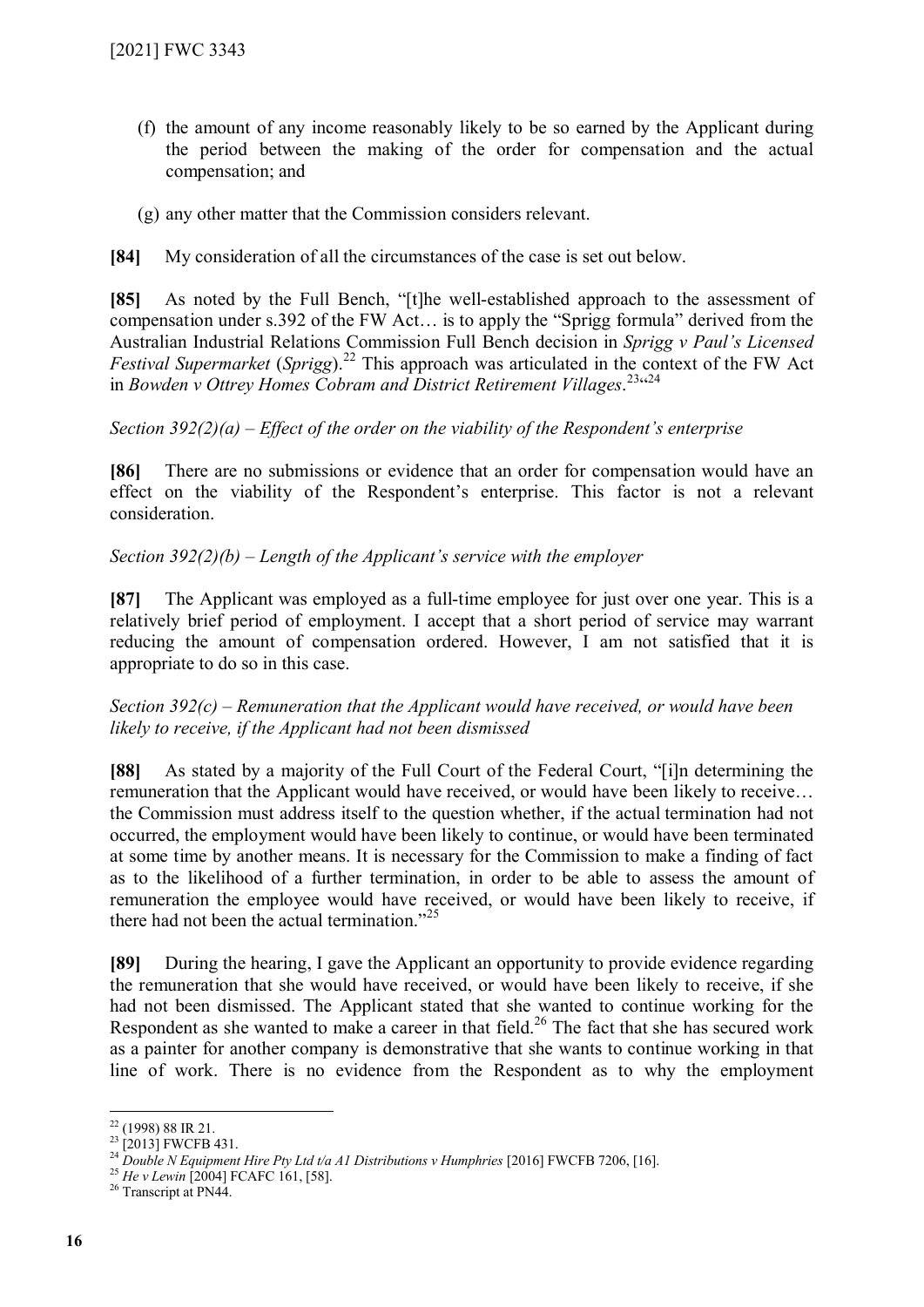relationship would not have continued, but for the dismissal, for a considerable period of time.

**[90]** In the circumstances, I am satisfied that the Applicant would have continued working for the Respondent for at least a further 12 months after the dismissal. At the time she was dismissed, the Applicant was engaged on a full-time basis, working 76 hours per fortnight. The Applicant received an hourly rate of \$25.53 per hour. Therefore, the Applicant would have received a total income of \$50,447.28 in that 12-month period.

**[91]** In the 12-month period after the dismissal, the Applicant would have received a total income of \$50,447.28 less tax, plus superannuation of 9.5%. I have determined that this is the income the Applicant would have received or would have been likely to receive from the Respondent, if she had not been dismissed. I note that it is also relevant that the Applicant was earning, at the time of the dismissal and up until the present time, remuneration from her weekend work with Kebab Thyme Group Pty Ltd (Kebab Thyme). However, I have dealt with the Kebab Thyme remuneration for the purposes of calculating compensation under s.392(g) and have not included that remuneration in the calculation under this section.

#### *Section 392(d) – Efforts of the Applicant to mitigate the loss suffered by the Applicant because of the dismissal*

**[92]** The Applicant must provide evidence that they have taken reasonable steps to minimise the impact of the dismissal.<sup>[27](#page-16-0)</sup> What is reasonable depends on the circumstances of the case  $^{28}$  $^{28}$  $^{28}$ 

**[93]** The Applicant has clearly taken steps to mitigate her loss as she has quickly secured further work, on a contractual basis with another company, being Soaring Horse Painting Pty Ltd (Soaring Horse Painting). She has also maintained her weekend employment as a Kitchen Attendant with Kebab Thyme.

**[94]** I am satisfied, that the evidence of the efforts of the Applicant to mitigate her loss have been reasonable steps. I am satisfied that the Applicant made reasonable efforts to mitigate her loss. It is not appropriate to make a deduction from the compensation amount.

*Sections 392(e) and (f) – the amount of any remuneration earned by the Applicant from employment or other work during the period between the dismissal and the making of the order for compensation; and the amount of any income reasonably likely to be so earned by the Applicant during the period between the making of the order for compensation and the actual compensation*

**[95]** It is only the remuneration earned by the employee since their dismissal until the end of their anticipated period of employment that is relevant. The Applicant has provided two statutory declarations and related evidence setting out the amounts that she has actually earned since the dismissal. Firstly, the remuneration from the painting work the Applicant has performed as a contractor for Soaring Horse Painting includes \$3,895.50 for the period 1 March to 30 March 2021 and \$3,789.50 for the period from 31 March to 30 April 2021 (the March and April periods). The total for the March and April periods is \$7,685.

<span id="page-16-0"></span><sup>27</sup> *Biviano v Suji Kim Collection* PR915963, [34] citing *Lockwood Security Products Pty Ltd v Sulocki and Ors* PR908053, [45].

<span id="page-16-1"></span><sup>28</sup> *Biviano v Suji Kim Collection* PR915963, [34] citing *Payzu Ltd v Saunders* [1919] 2 KB 581.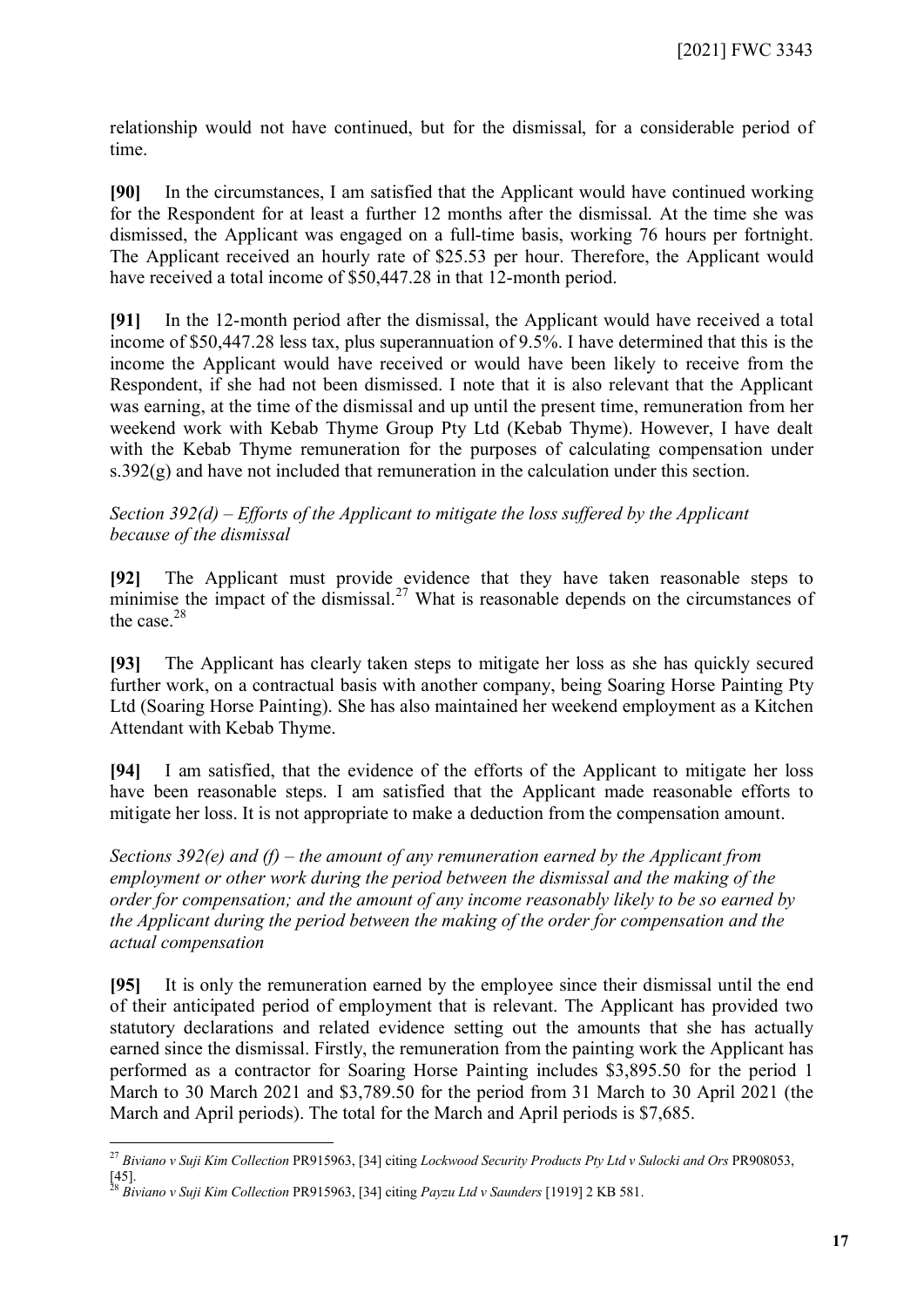**[96]** The Applicant intends to but has not yet issued an invoice for \$3,445 for the period 1 May to 31 May 2021 (the May period invoice). I will include that amount of the May period invoice as income likely to be earned.

**[97]** In addition to the remuneration earned at Soaring Horse Painting, the Applicant has actually earned \$5,977.35 from her work as a Kitchen Attendant with Kebab Thyme since the time of dismissal. The remuneration earned from Kebab Thyme is dealt with under s.392(g) and not included in the calculations under this section. Therefore, the total of the amounts actually earned since the date of termination from Soaring Horse Painting is \$7,685.

**[98]** As to the amounts likely to be earned in the anticipated period of employment, this will include the May period invoice amount of \$3,445 which has not yet been received. As to the likelihood of the Applicant continuing to earn remuneration from Soaring Horse Painting at a similar rate to that of her earnings since 1 March, the evidence is mixed. It is apparent that for the period from 1 March until end of May 2021, the Applicant has invoiced for an average monthly amount of \$3,710. Ordinarily, there would be no reason not to find it likely that this rate of earnings would continue for the further 9 months of the anticipated period of employment.

**[99]** However, the Applicant has provided evidence that:

"Furthermore, I state that I have now been provided with a letter dated 2 June 2021 from Soaring Horse Painting which confirms that due to the current situation of the lockdown, my working hours for the month of June will be reduced and that as the company does not have many confirmed bookings after the month of June 2021, I may not be able to get as much work as I am getting now from the company for the month of June 2021 and that the company does not commit to give me any further work after the month of June 2021."

**[100]** The Applicant provided a letter from Mr Singh of Soaring Horse Painting which is in the following terms:

"This letter is to confirm that Amanpreet Kaur … is currently working for Soaring horse painting as a painter on abN (sic). She has worked almost (143+147+130= 420 hours) from the period of March,2021 to until now. When she started to work with, we had many confirmed bookings for these periods. Due to current situation of lockdown, her working hours may also get affected in the month of June. As we don't have much confirmed bookings after the mid of june, she may or may not able to get as much as work as she is getting now. As per current bookings available, we don't commit to give her any work after the month of June, 2021."

(per original)

**[101]** Taking into account this evidence, it is likely that the Applicant's remuneration from Soaring Horse Painting will be less than the average rate of earnings in the first three months of engagement, at least while Melbourne continues to be impacted by COVID-19 restrictions. Further, Soaring Horse Painting has not committed to provide any work to the Applicant after the month of June. While current indications are that COVID-19 restrictions will ease somewhat in Melbourne, the history of the pandemic has demonstrated that the future effect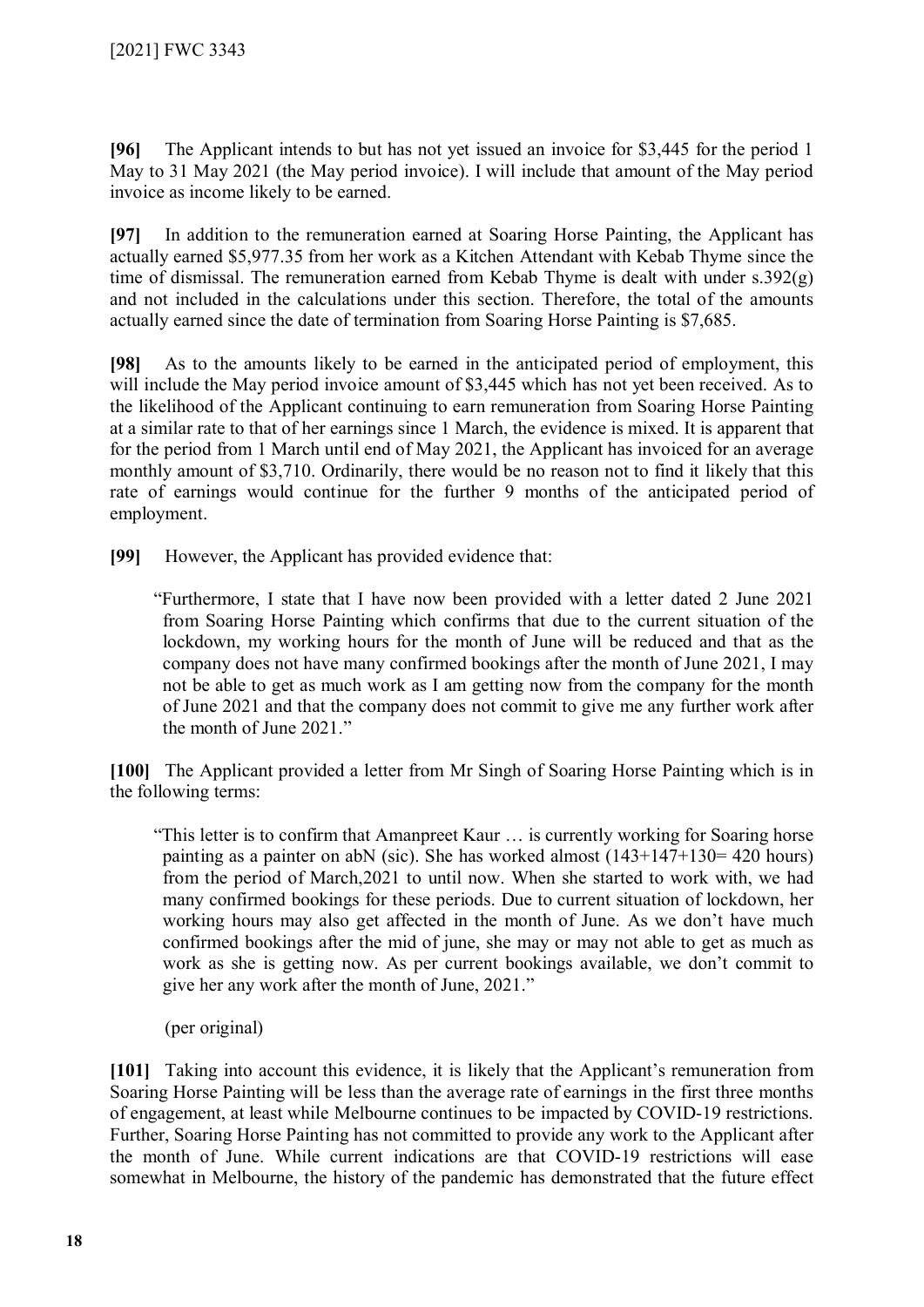of the pandemic remains uncertain. Taking into account all of the circumstances, in particular the indications of the uncertainty of continued work for the Applicant at Soaring Horse Painting, I am satisfied that the Applicant is likely over the remaining 9 months of the anticipated period of employment to earn 50% of her average monthly earnings from the first three months of her engagement with Soaring Horse Painting.[29](#page-18-0) This amount is to be added to the amount yet to be invoiced for the May period of \$3,445. This yields a total amount of remuneration the Applicant would have received or was likely to receive in the anticipated period of employment from Soaring Horse Painting of \$20,140.

**[102]** As to the anticipated earnings of the Applicant from Kebab Thyme, the payslips attached to the Applicant's second statutory declaration show the Applicant has consistently been earning \$430.80 per week from that employment since March with only one exception. The Applicant has been regularly employed with Kebab Thyme for approximately two years. There is no indication this will not continue for the anticipated period of employment. Therefore, the anticipated earnings from Kebab Thyme for the anticipated period of employment will be  $$1,6801.20.^{30}$  $$1,6801.20.^{30}$  $$1,6801.20.^{30}$  The anticipated earnings from Kebab Thyme is dealt with under  $s.392(\text{g})$  and not included in the calculations under this section.

**[103]** In summary, in considering the factors under ss.392(e) and 392(f) I am satisfied that:

- The Applicant has actually earned \$7,685 from Soaring Horse Painting since the dismissal. I am also satisfied the Applicant is likely to earn a further \$20,140 in the anticipated period of employment. This yields a total amount of actual and likely earnings for the anticipated period of employment from Soaring Horse Painting of \$27,825.
- The amount to be deducted totals \$27,825.

**[104]** This amount is to be deducted from the amount of earnings I have determined that Applicant was likely to receive if she had not been dismissed of \$50,447.28. Deducting \$27,825 from the amount of \$50,447.28 yields an amount of \$22,622.28.

# *Sprigg Factors*

 $\overline{a}$ 

**[105]** The first and second *Sprigg* factors are addressed above under the headings for  $\overline{\text{ss}}.392(2)(\text{c})$  and  $392(2)(\text{e})$  respectively.

**[106]** The third step in *Sprigg* concerns whether any allowance should be made for contingencies. Contingencies only apply to the anticipated period of employment.<sup>[31](#page-18-2)</sup> In this case, the anticipated period of employment is 12 months from 1 March 2021. Therefore approximately 8 months of the anticipated period of employment is not actually known. This is a relatively short period and I consider that a small deduction for contingencies is appropriate to the amount of 5%. A deduction of 5% from \$22,622.28 leaves an amount of \$21,491.17.

**[107]** The fourth step concerns taxation. While the Commission is obliged to consider the impact of taxation in determining compensation, there is no requirement that the Commission

<span id="page-18-0"></span><sup>&</sup>lt;sup>29</sup> This is an amount of \$16,695 (\$3,710 multiplied by 9, divided by 2).

<span id="page-18-1"></span> $30\overline{9}$  months (or 39 weeks) multiplied by \$430.80 = \$1,6801.20.

<span id="page-18-2"></span><sup>31</sup> *Enhance Systems Pty Ltd v Cox* PR910779, [39] citing *Ellawala v Australian Postal Corporation* Print S5109, [43].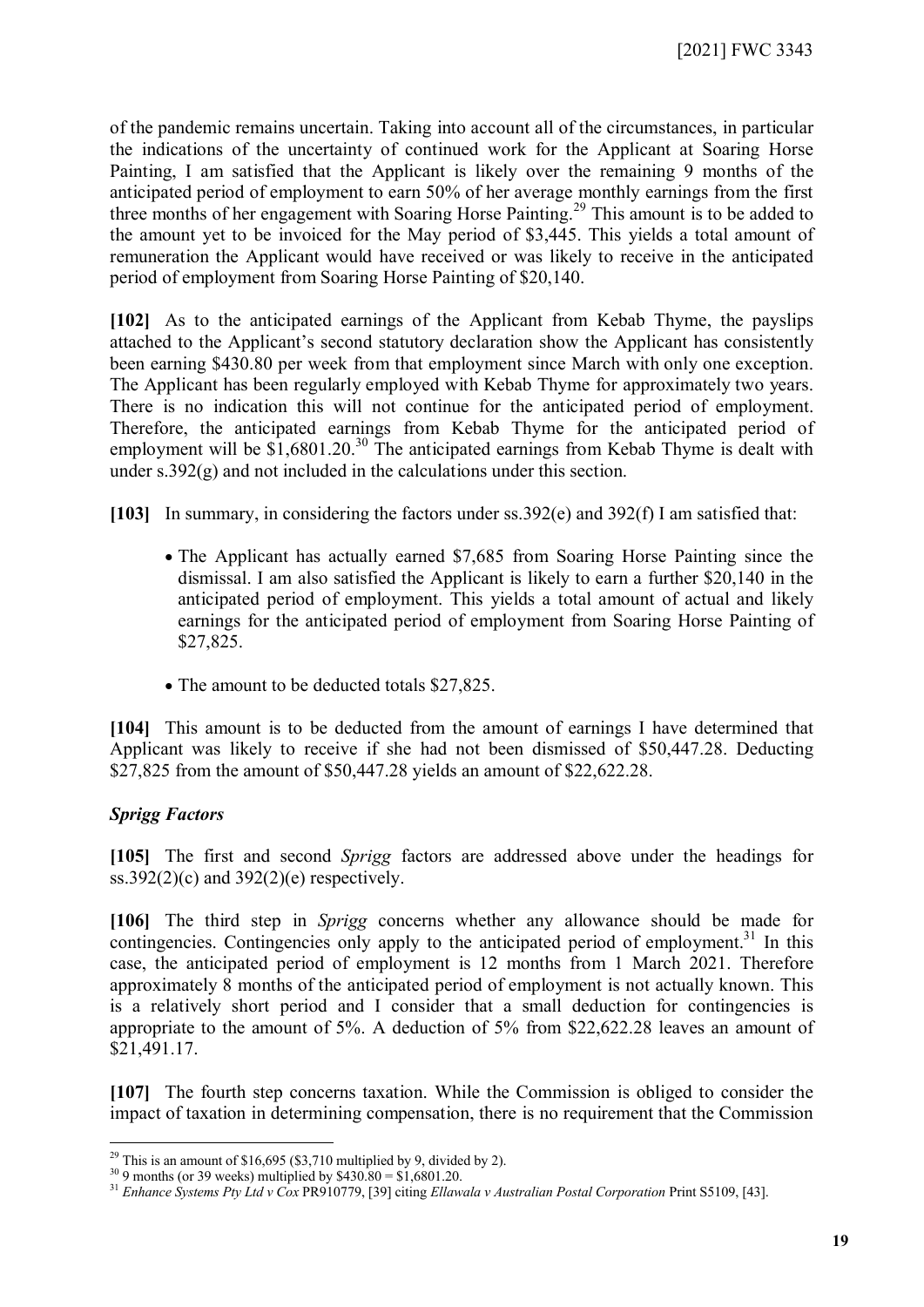deduct taxation from the total compensation ordered.<sup>[32](#page-19-0)</sup> I have determined a deduction for taxation is not appropriate in the circumstances.

**[108]** The fifth step concerns application of the statutory compensation cap, which is addressed below.

*Sections 392(g) – Any other matter that the Commission considers relevant.*

**[109]** Having applied the formula in *Sprigg*, I am nevertheless required to ensure that "the level of compensation is an amount that is considered appropriate having regard to all the circumstances of the case."[33](#page-19-1)

**[110]** As referred to earlier, the Applicant was employed at the time of the dismissal from the Respondent as a Kitchen Attendant with Kebab Thyme. That employment has not been impacted, in the circumstances of this case, by the dismissal of the Applicant by the Respondent. Therefore, for the purposes of determining the compensation amount, the actual earnings and likely earnings from Kebab Thyme for the anticipated period of employment will be the same as the remuneration the Applicant would have received or would be likely to receive from Kebab Thyme were it not for the dismissal. Therefore, if I was to deal with the Kebab Thyme remuneration in the alternative way of including the amounts referred to above in the consideration under ss.392(c), 392(e) and 392(f), this would not affect the final calculation as the amounts would in effect, cancel each other out. Nor do I consider there is any other reason to reduce the amount of compensation taking into account the remuneration from Kebab Thyme. I therefore do not think it is appropriate to reduce the amount of compensation to take into account the remuneration earned by the Applicant from Kebab Thyme.

**[111]** I also consider the amount of \$21,491.17 is an appropriate amount of compensation in all the circumstances of his matter. This leaves an amount of \$21,491.17 less taxation as required by law plus superannuation of 9.5%.

*Compensation – is the amount to be reduced on account of misconduct?*

**[112]** If I am satisfied that misconduct of the Applicant contributed to the employer's decision to dismiss*,* I am obliged by s.392(3) of the FW Act to reduce the amount I would otherwise order by an appropriate amount on account of the misconduct. In this matter, there is no evidence of misconduct. In the circumstances it is not appropriate to deduct an amount for misconduct.

# **Conclusion**

**[113]** This leaves an amount of \$21,491.17 gross, less tax as required by law, plus 9.5% superannuation. This accords a fair go all round to both the Respondent and the Applicant.

**[114]** The remuneration the Applicant was entitled to receive in the 6 months prior to dismissal was \$25,223.64. The amount of \$21,491.17 is less than either 6 months remuneration or half the amount of the high income threshold, which is currently an annual rate of earnings of \$153,600, and no deduction is required to account for that.

<span id="page-19-0"></span><sup>32</sup> *Ellawala v Australian Postal Corporation*, Print S5109, [72].

<span id="page-19-1"></span><sup>33</sup> *Double N Equipment Hire Pty Ltd t/a A1 Distributions v Humphries* [2016] FWCFB 7206, [17].